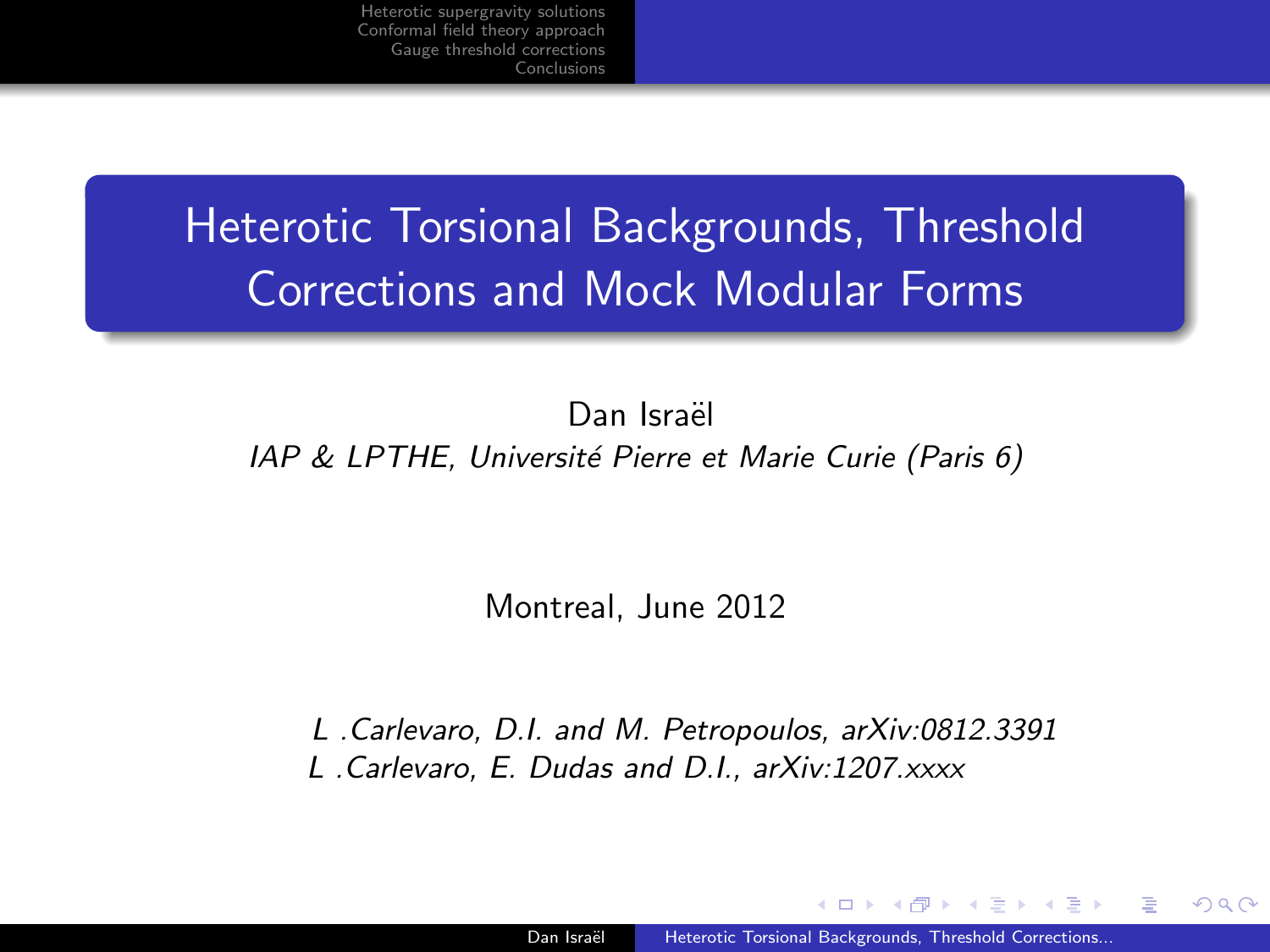# Introduction

### Heterotic compactifications

- $\bullet$   $\mathcal{N}=1$  heterotic compactifications correspond to solvable perturbative worldsheet CFT only at very special points: toroidal orbifolds, Gepner models, free fermions,...
- Usually the geometrical interpretation is lost although the topological data matches geometrical Calabi-Yau compactifications in the relevant cases

### Smooth compactifications

- Instead one can consider in supergravity a CY compactification
- $\bullet$  One specifies a gauge bundle V on the compactification manifold. Needs to satisfy the modified Bianchi identity for the nsns two-form
- $\bullet$  Satified automatically for the standard embedding of the  $SU(3)$  spin connection in the gauge connection  $\rightarrow$  however not interesting
- $\bullet$  For more general gauge bundles, torsion is usually needed  $\bullet$  fluxes appear naturally even without trying to sta[bili](#page-0-0)z[e](#page-2-0) [m](#page-0-0)[od](#page-1-0)[u](#page-2-0)[li](#page-0-0)

<span id="page-1-0"></span>റെ ദ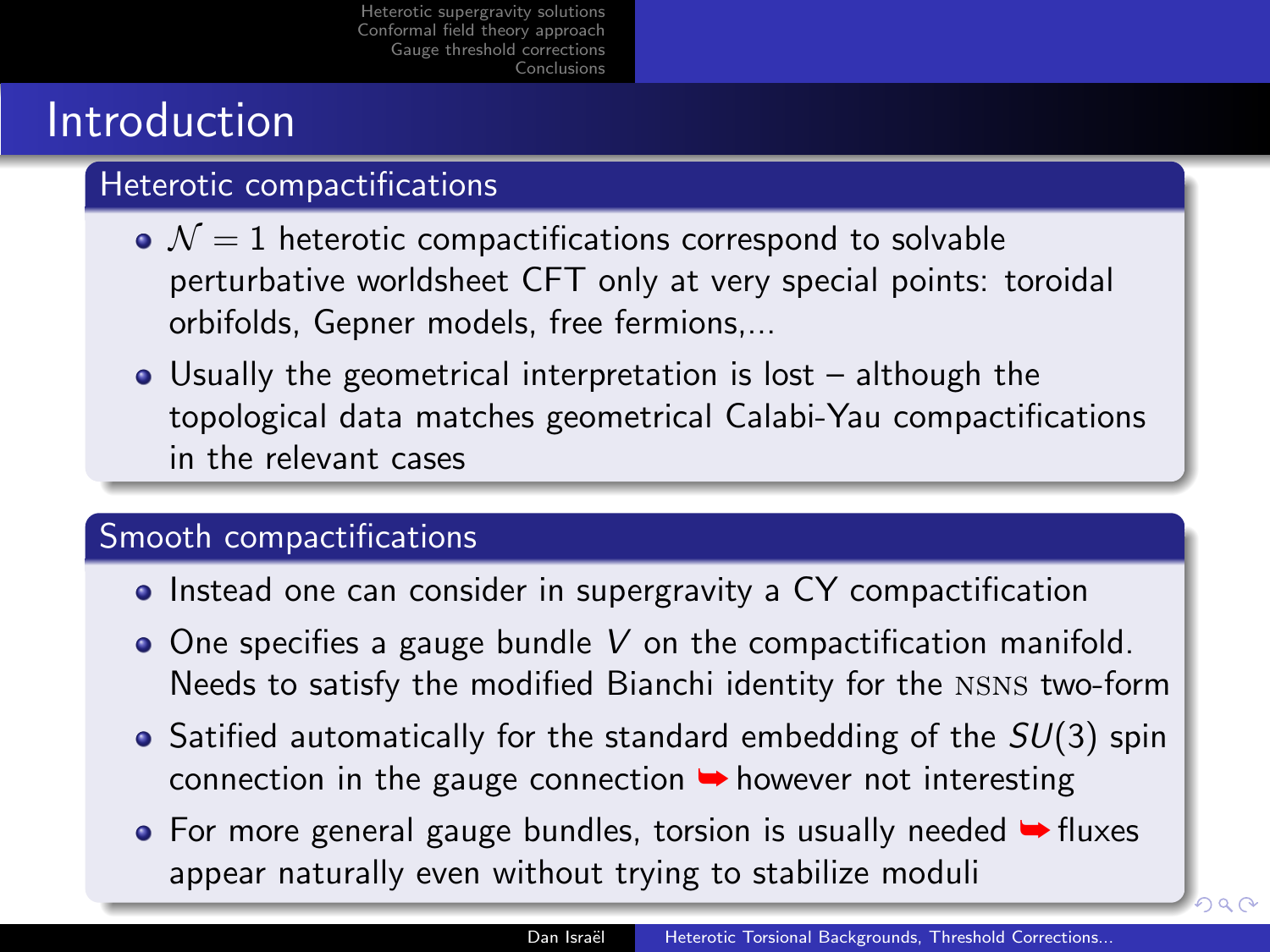### Heterotic Flux compactifications (torsional)

- Less understood that type II models, as not conformally CY, not even Kähler manifolds appear
- One needs therefore to deal with explicit examples (few are known)
- However, perturbative heterotic compatifications are potentially accessible to worldsheet CFT methods because  $(i)$  no R-R flux and  $(ii)$  the dilaton is not stabilized perturbatively
- $\bullet$  Stepstone : heterotic gauged linear sigma-models  $(Adams, Lapam, ...)$

<span id="page-2-0"></span>റ പറ

### Local models of flux compactifications

- Simpler descriptions can be found near smoothed singularities (as Klebanov-Strassler throats in type  $IIB$   $\rightarrow$  local models
- $\bullet$  In heterotic, examples with a solvable worldsheet CFT. Simplest is (a  $T^2$  fibration over) warped Eguchi-Hanson space with Abelian bundle.
- Other example: resolved orbifoldized conifold
- Allows to study some stringy aspects of flux compactifications  $\rightarrow$  in this talk, hypermultiplets contributions to g[au](#page-1-0)g[e](#page-3-0) [t](#page-1-0)[hre](#page-2-0)[s](#page-3-0)[hol](#page-0-0)[d](#page-3-0)[s](#page-4-0)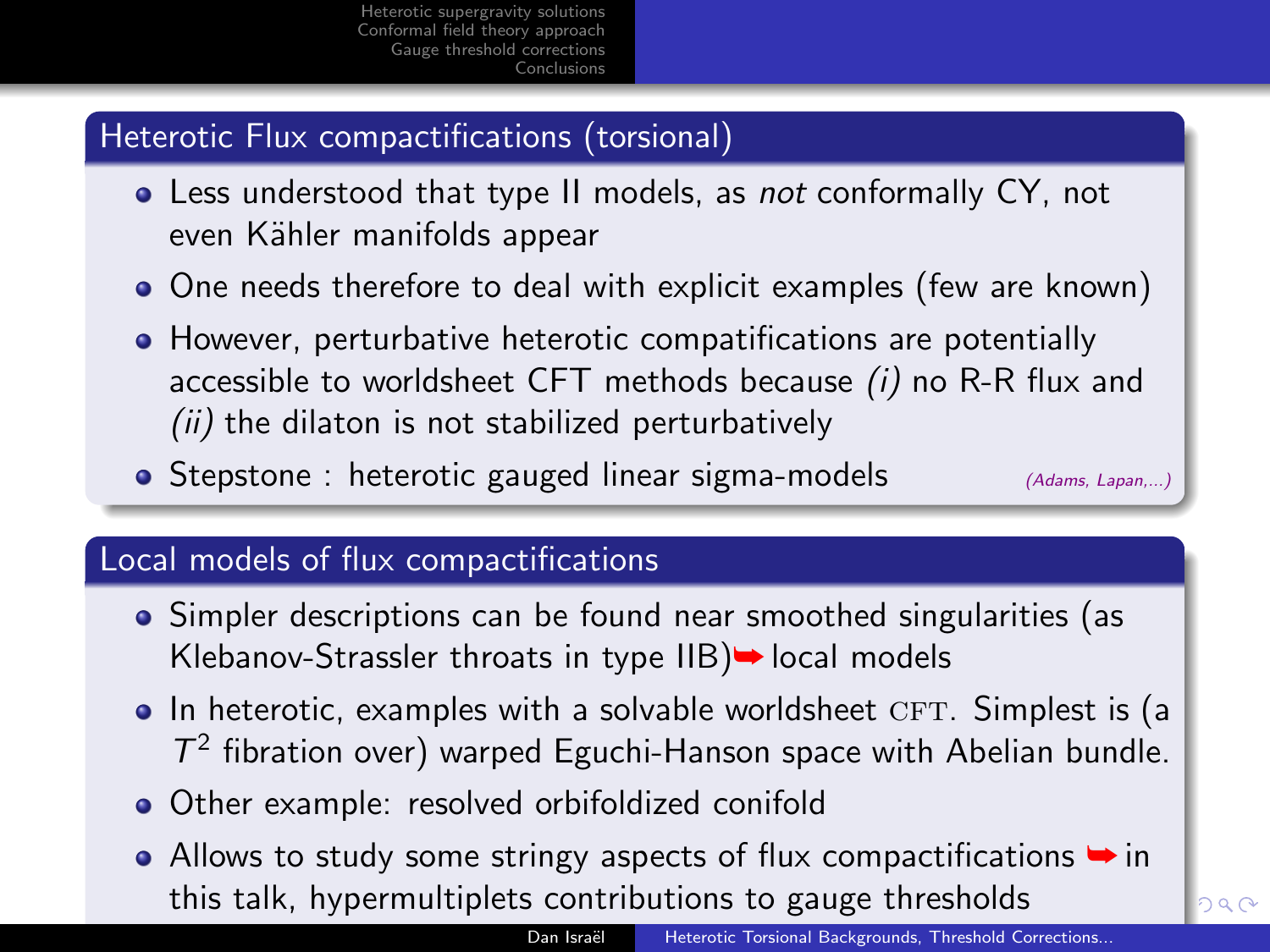#### **Outline**

- <sup>1</sup> [Heterotic supergravity solutions](#page-4-0)
- 2 [Conformal field theory approach](#page-12-0)
- <sup>3</sup> [Gauge threshold corrections](#page-18-0)



4 0 8 Dan Israël | [Heterotic Torsional Backgrounds, Threshold Corrections...](#page-0-0)

→ 伊 ▶

医单位 医单位

<span id="page-3-0"></span> $E$   $\Omega$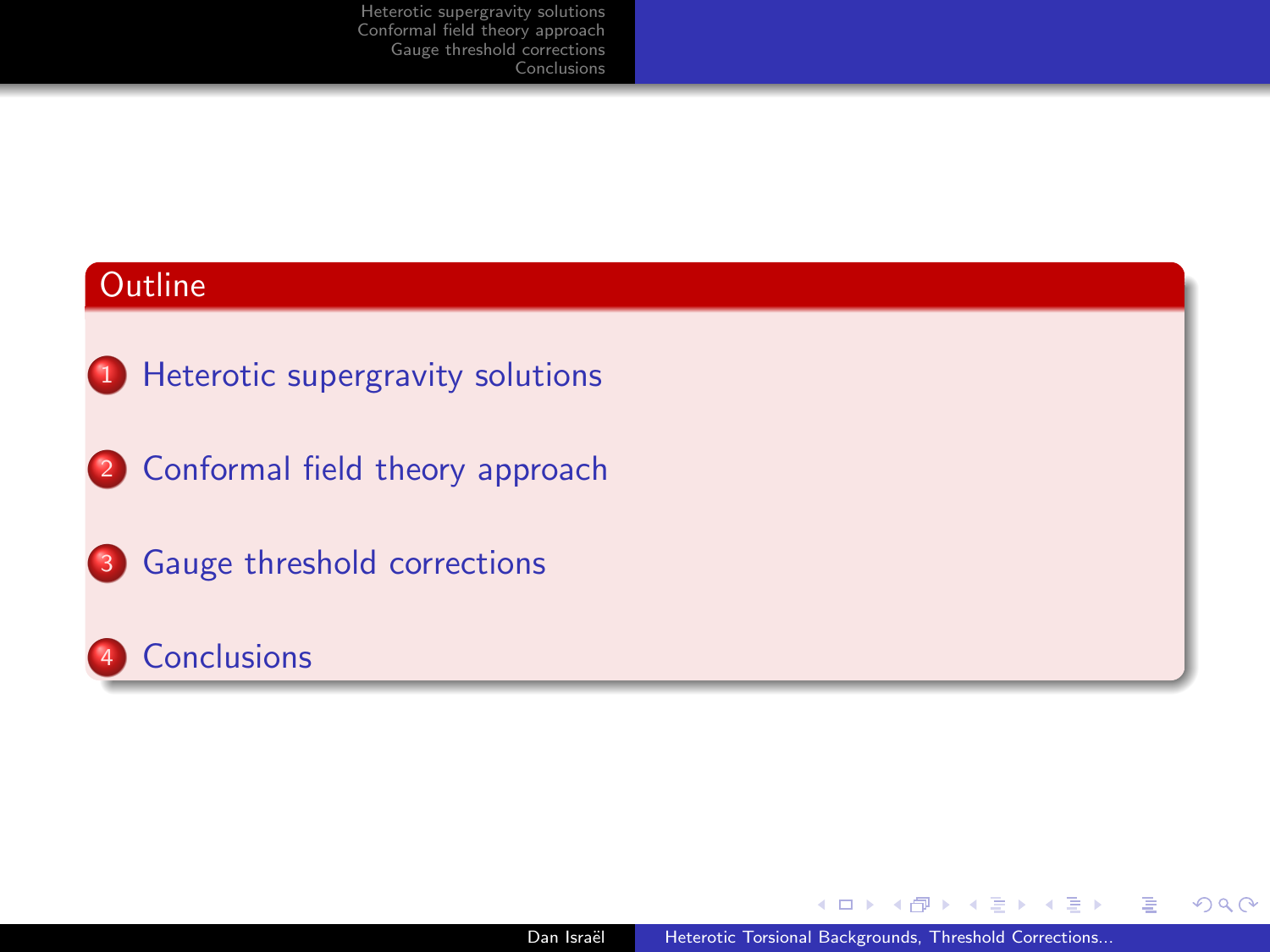# $\mathcal{N}=1$  heterotic vacua in four dimensions

 $\bullet$  An  $\mathcal{N}=1$  heterotic compactification with torsion corresponds to a 6d manifold admitting a covariantly constant spinor w.r.t. the torsionfull spin connection:

<span id="page-4-0"></span>
$$
\delta\psi_n=(\nabla_n-\tfrac{1}{4}\mathcal{H}_n)\eta=0
$$

- Defines an  $SU(3)$  structure, characterized by the  $SU(3)$ -invariant real 2-form  $J_{mn}=-i\eta^{\dagger}\Gamma_{mn}\eta$  and complex 3-form  $\Omega_{mnp}=\eta^{\dagger}\Gamma_{mnp}\eta$
- Allows to define a complex structure from  $\Omega$  (such that J is (1, 1) and  $\Omega$  is (3,0)) and a metric
- The susy conditions are written as generalized calibrations for wrapped fivebranes:

$$
\begin{cases}\n d(e^{-2\Phi}\Omega) &= 0\\ \nd(e^{-2\Phi}J \wedge J) &= 0\\ \nd(e^{-2\Phi}J) &= e^{-2\Phi} \star_6 \mathcal{H}\n\end{cases}
$$

• The solutions are complex but non Kähler [ma](#page-3-0)n[ifo](#page-5-0)[l](#page-3-0)[ds](#page-4-0)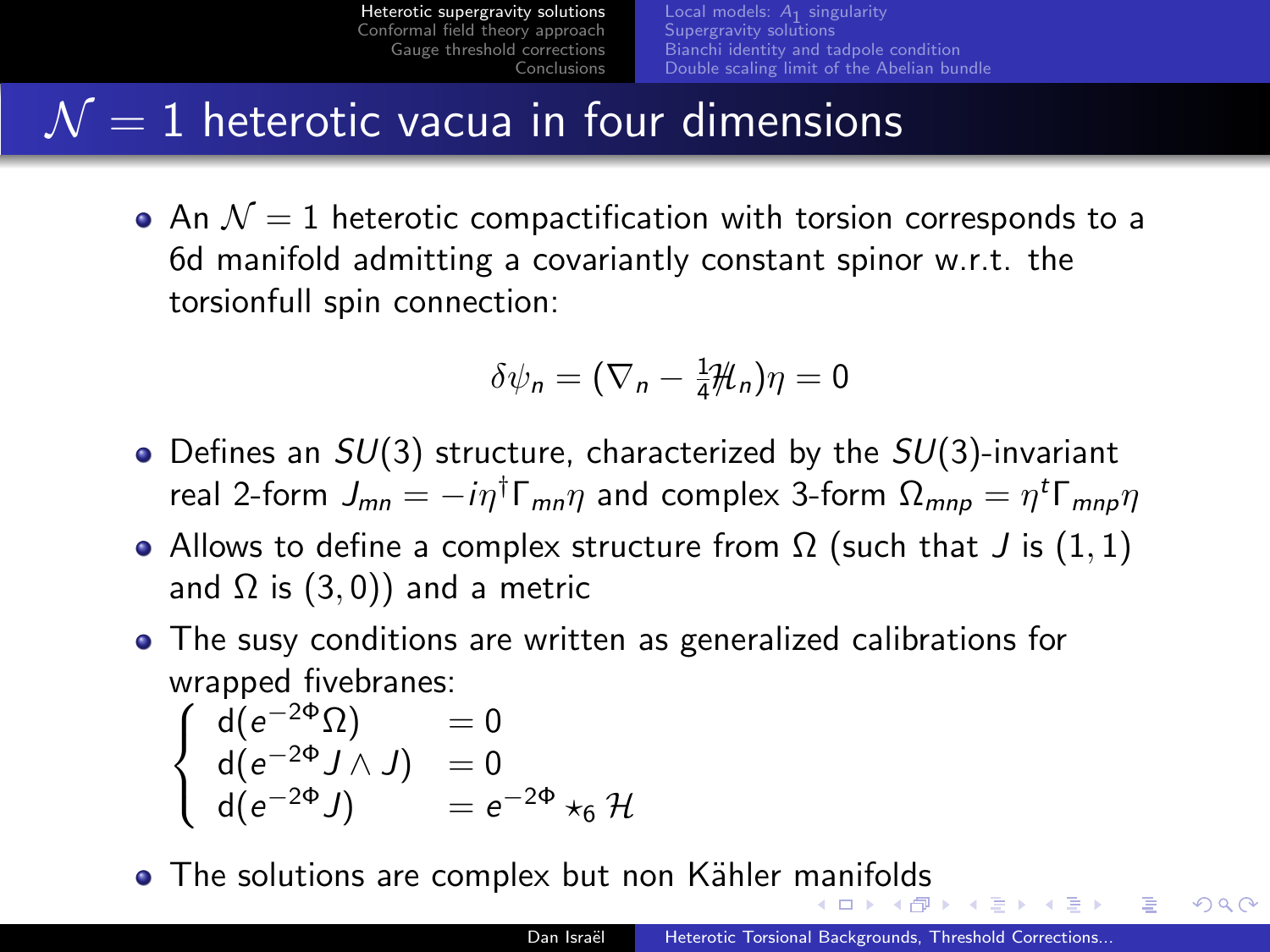[Local models:](#page-6-0)  $A_1$  singularity [Supergravity solutions](#page-8-0) [Bianchi identity and tadpole condition](#page-10-0) [Double scaling limit of the Abelian bundle](#page-11-0)

### Gauge bundle and Bianchi identity

- The gauge bundle  $(Spin(32)/\mathbb{Z}_2$  or  $E_8 \times E_8$ ) has to satisfy then Hermitean Yang-Mills equations:  $\mathcal{F}^{a\bar{b}}J_{a\bar{b}}=\mathcal{F}^{ab}=\mathcal{F}^{\bar{a}\bar{b}}=0$
- Existence of massive spinorial reps of the gauge group gives the constraint  $c_1(V) \in H^2(2\mathbb{Z})$

### Bianchi identity

- Strongest form:  $d\mathcal{H} = \alpha' \left[ \text{tr} R(\omega_-) \wedge R(\omega_-) \text{Tr}_{\nu} F \wedge F \right]$  in forms
- Usually:  $ch_2(V) = p_1(TS)$  in cohomology
	- Non-linear constraint (as  $R(\omega_{-})$  constructed out of the torsionfull spin connection  $\omega - \frac{1}{2} \mathcal{H}$ )
	- Use of different connections on  $TM$   $\rightarrow$  higher order corrections
	- A simple solution (strongest form): standard embedding of the spin connection in the gauge connection  $\rightarrow$  CY
	- These conditions can be generalized to include fivebranes sources  $\rightarrow$  $\rightarrow$  $\rightarrow$  non-pert[urb](#page-4-0)[ati](#page-6-0)[ve](#page-4-0) vacua (may have perturbative [ty](#page-5-0)[p](#page-6-0)[e](#page-3-0) I [du](#page-6-0)a[l\)](#page-4-0)[.](#page-11-0)

<span id="page-5-0"></span> $\equiv$   $\Omega$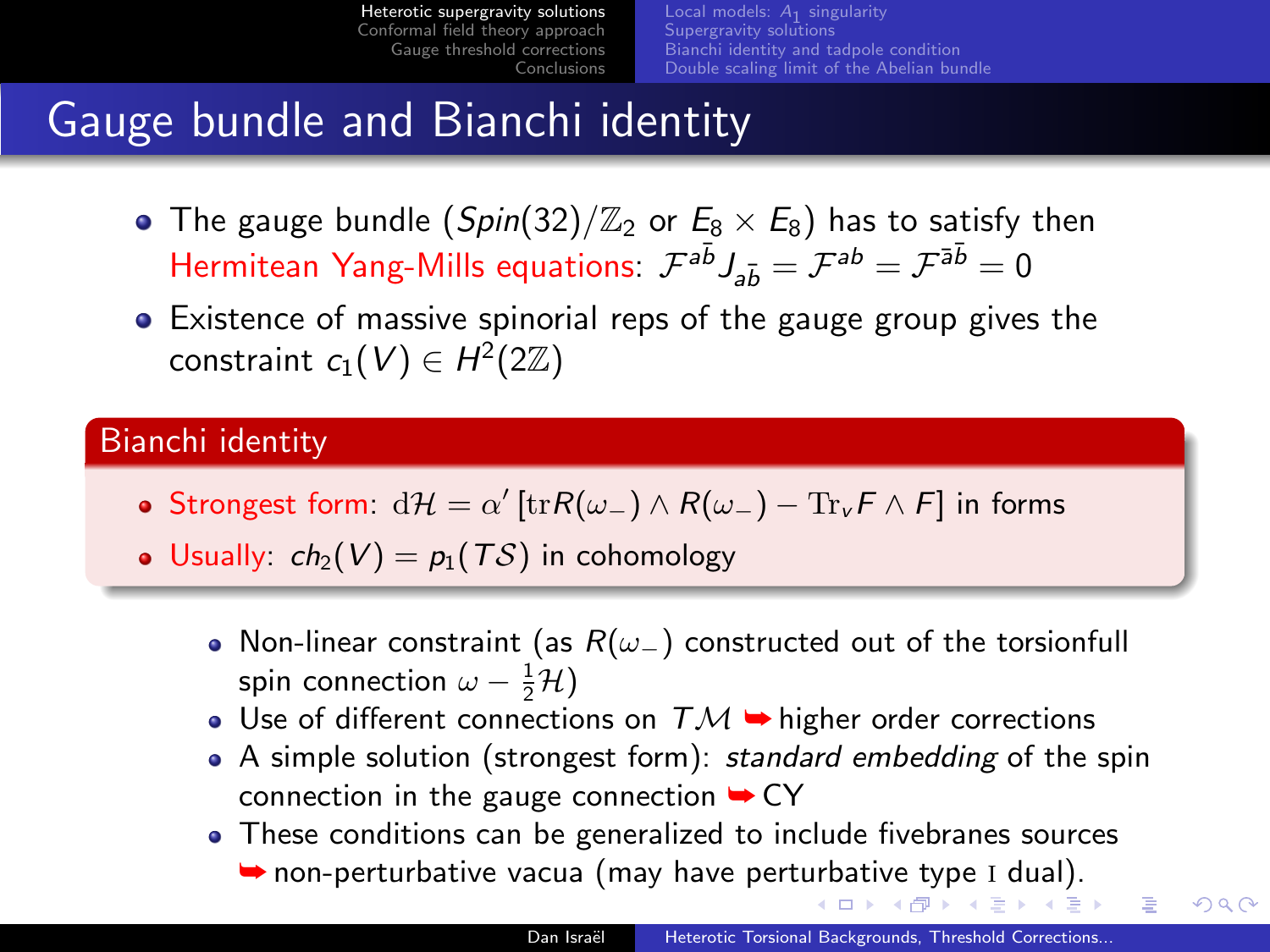[Local models:](#page-6-0)  $A_1$  singularity [Supergravity solutions](#page-8-0) [Bianchi identity and tadpole condition](#page-10-0) [Double scaling limit of the Abelian bundle](#page-11-0)

### Eguchi-Hanson space

- **EH** gravitational instanton in 4d  $\rightarrow$  hyper-Kähler (*J<sub>i</sub>* self-dual)
- Resolution of an  $A_1$  singularity (non compact  $\mathbb{C}^2/\mathbb{Z}_2$  orbifold)

### Explicit metric

Introduce  $SU(2)$  left-invariant one-forms  $\sigma_i^L$ ,  $i = 1, ..., 3$ 

$$
\bullet \ \ \text{d} s_{\text{EH}}^2 = (1-\tfrac{a^4}{r^4})^{-1} \text{d} r^2 + \tfrac{r^4}{4} \left[ \sigma_1^2 + \sigma_2^2 + (1-\tfrac{a^4}{r^4}) \sigma_3^2 \right]
$$

- Hopf fibration  $S^1 \rightarrow S^3 \rightarrow S^2$  degenerates at the bolt  $r=a$  $\rightarrow$  non-trivial two-cycle  $\Sigma$
- No conical singularity  $\rightarrow$  asympt.  $S^3/\mathbb{Z}_2 \rightarrow \pi_1(\text{EH}) = \mathbb{Z}_2$
- 2<sup>d</sup> cohomology class generated by a normalizable, anti-self-dual  $(1, 1)$ -form  $\omega_{121}$ , locally written

$$
\omega_{[2]} = -\frac{a^2}{4\pi} \mathsf{d}\left(\frac{\sigma_3}{r^2}\right)
$$

<span id="page-6-0"></span>- イター・ステート イラー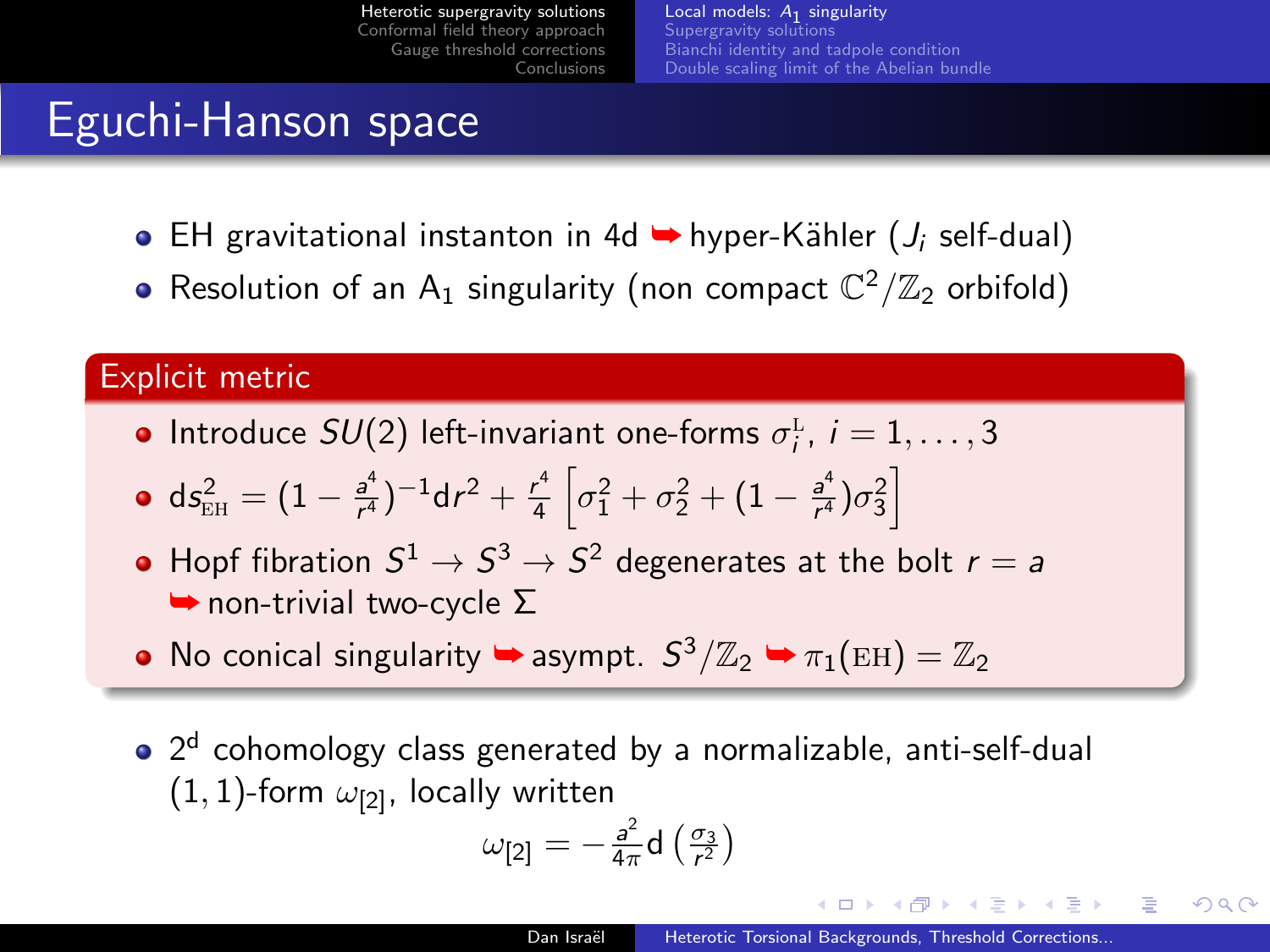[Local models:](#page-6-0)  $A_1$  singularity [Supergravity solutions](#page-8-0) [Bianchi identity and tadpole condition](#page-10-0) [Double scaling limit of the Abelian bundle](#page-11-0)

# Gauge bundle over Eguchi-Hanson

- Consider  $\mathcal{N}=1$  SYM on Eguchi-Hanson space
- **•** Hermitean YM equations  $\mathcal{F}\mathcal{A}=\mathcal{I}=\mathcal{F}$  anti-self dual

#### Abelian instanton in EH space

$$
\bullet \ \mathcal{F} = -2\pi \,\omega_{[2]}\,\vec{\ell}\cdot\vec{\mathcal{T}}
$$

$$
\blacktriangleright \int ch_2(V) = -\frac{1}{4}\sum_\alpha \ell_\alpha^2 \text{tr}(i\mathcal{T}^\alpha)^2
$$

- Abelian bundles with vector structure :  $\ell_{\alpha} \in \mathbb{Z}$
- <span id="page-7-0"></span>Abelian bundles without vector structure:  $\ell_\alpha\in \mathbb{Z}+\frac{1}{2}$ (Berkooz et al., 96)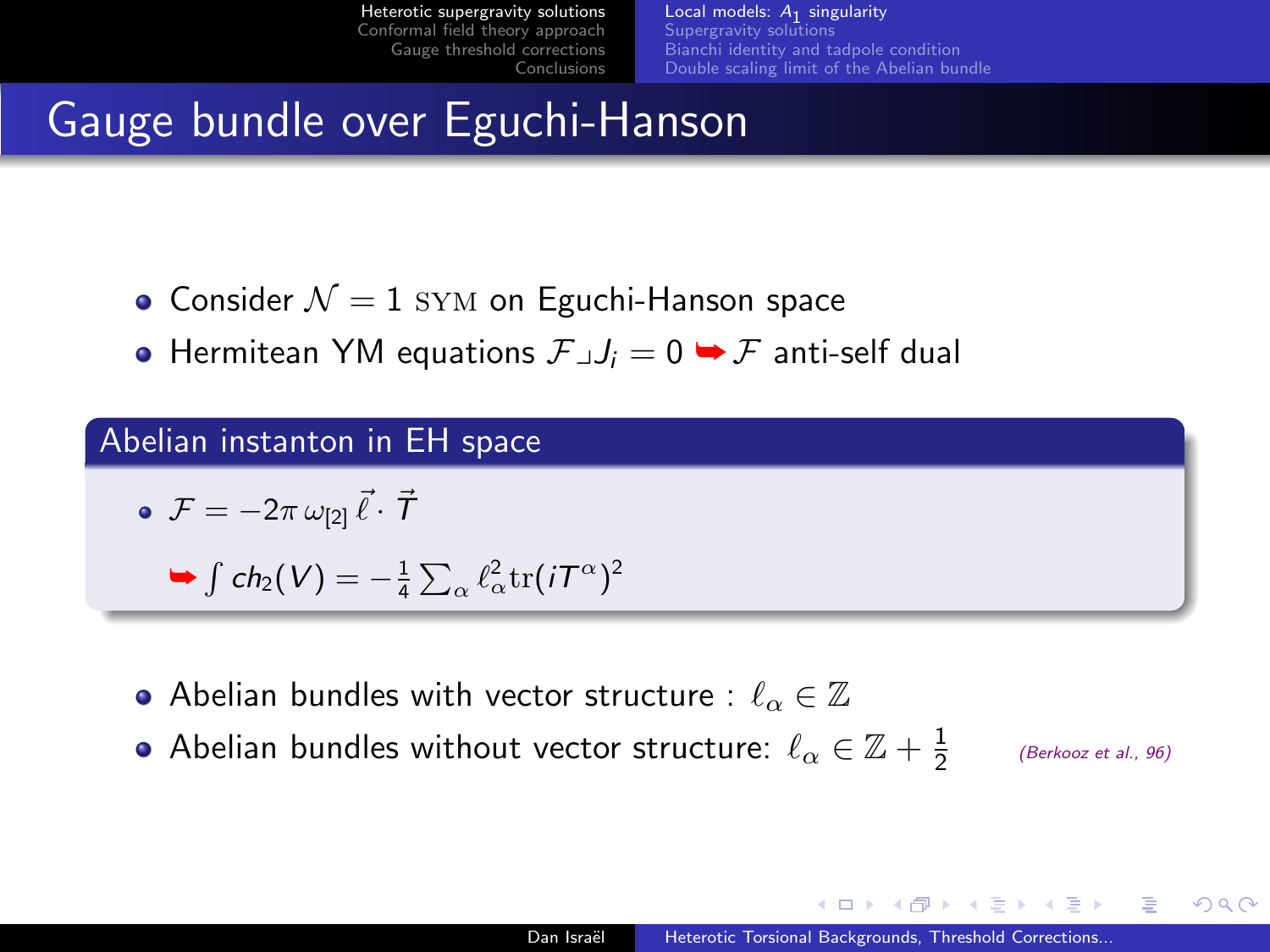[Local models:](#page-6-0)  $A_1$  singularity [Supergravity solutions](#page-8-0) [Bianchi identity and tadpole condition](#page-10-0) [Double scaling limit of the Abelian bundle](#page-11-0)

### Conformally Eguchi-Hanson ansatz

- Heterotic on  $EH \times T^2$  with Abelian instanton background
- Susy conditions lead to five-brane like ansatz  $(Cvetic, Lu, Pope)$

<span id="page-8-0"></span> $\Omega$ 

#### Heterotic supergravity solution

 $ds^2 = dx_\mu dx^\mu + \frac{U_2}{T_2} |dx^1 + T dx^2|$  $^2 + H \, \mathsf{ds}_\text{\tiny EH}^2$ 

$$
e^{2\Phi}=g_s^2H
$$

$$
\bullet \ \mathcal{H} = \star^{\text{EH}} \mathsf{d} \mathsf{H}
$$

- Bianchi identity d $\mathcal{H} = \alpha' \left( \text{tr} \mathcal{R}(\omega_-)^2 \text{Tr}_{\nu} \mathcal{F}^2 \right)$ ➥ for an Abelian bundle :  $\Delta_{\text{\tiny EH}} H = \alpha' \star^{\text{\tiny EH}} \text{\rm tr} \mathcal{R}(\omega_-)^2 + \frac{8 \alpha' \textit{a}^4}{\textit{r}^8}$  $\frac{\chi' a^2}{r^8} \sum$  $\sum_{\alpha} \ell_{\alpha}^2 \mathsf{Tr}_\mathsf{v}(\mathcal{T}^\alpha)^2$
- Generalization  $\rightarrow$   $T^2$  fibration  $\frac{U_2}{T_2}$   $\left| dx^1 + T dx^2 + \alpha \right|$  $^2$ , d $\alpha \in H^{1,1}(EH)$
- Bianchi solved using the Chern connection for  $Q_5 = 0$  (Fu, Tseng, Yau, 2008)
- These are local models of Dasgupta-Rajesh-Sethi compactifications  $(7^2 \rightarrow \mathcal{M}_6)$  $(Dasgupta, Rajesh, Sethi 99)$  $(Dasgupta, Rajesh, Sethi 99)$  $(Dasgupta, Rajesh, Sethi 99)$  $(Dasgupta, Rajesh, Sethi 99)$  $(Dasgupta, Rajesh, Sethi 99)$  $(Dasgupta, Rajesh, Sethi 99)$  $(Dasgupta, Rajesh, Sethi 99)$  $(Dasgupta, Rajesh, Sethi 99)$  $(Dasgupta, Rajesh, Sethi 99)$  $(Dasgupta, Rajesh, Sethi 99)$  $(Dasgupta, Rajesh, Sethi 99)$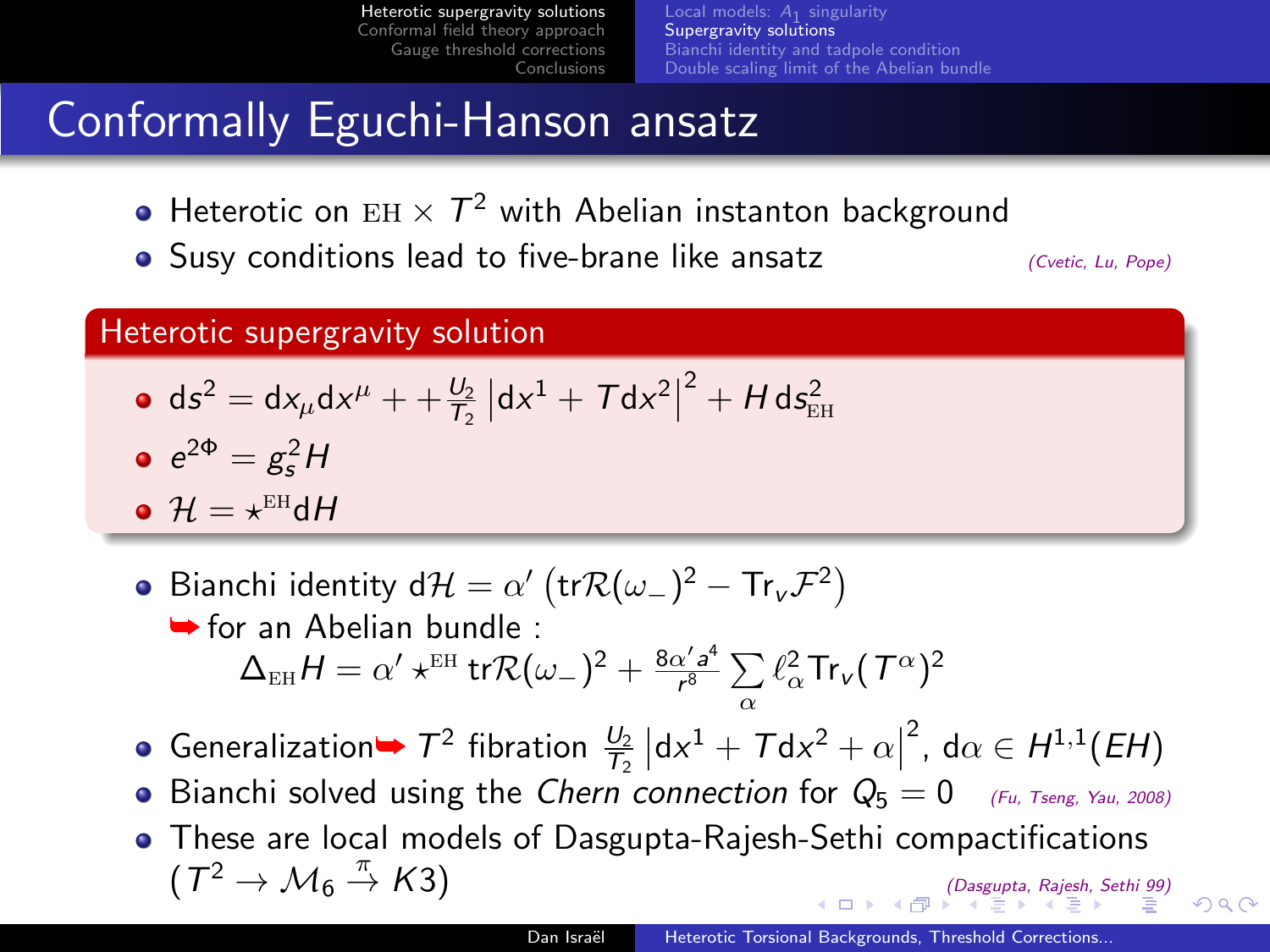[Local models:](#page-6-0)  $A_1$  singularity [Supergravity solutions](#page-8-0) [Bianchi identity and tadpole condition](#page-10-0) [Double scaling limit of the Abelian bundle](#page-11-0)

### Large charge approximation

In the large charge limit  $\vec{\ell}^2 \gg 1$  the  $\mathcal{R}^2$  contribution to Bianchi is negligible

$$
\blacktriangleright \text{ solution} \left[ H(r) = 1 + \frac{2\alpha' Q_5}{r^2} \right] \text{ with } Q_5 = -\frac{\alpha'}{2} \ell_\alpha^2 \text{Tr}_V(T^\alpha)^2
$$

Varying dilaton. capped at the bolt :  $e^{2\Phi_{\text{MAX}}} = g_s^2 H(a)$ 

#### Blow-down limit

- blow-down limit  $a \to 0$   $(g_s \text{ fixed}) \rightarrow \text{EH}$  degenerates to  $\mathbb{C}^2/\mathbb{Z}_2$
- Abelian instanton becomes point-like
- Small instantons equivalent to stack of  $\sim Q_5$  heterotic fivebranes, transverse to  $\mathbb{C}^2/\mathbb{Z}_2$

 $\rightarrow$  linear dilaton blows up for  $r \rightarrow 0$  : strong coupling

<span id="page-9-0"></span>イロト イ押 トラ ミュ アト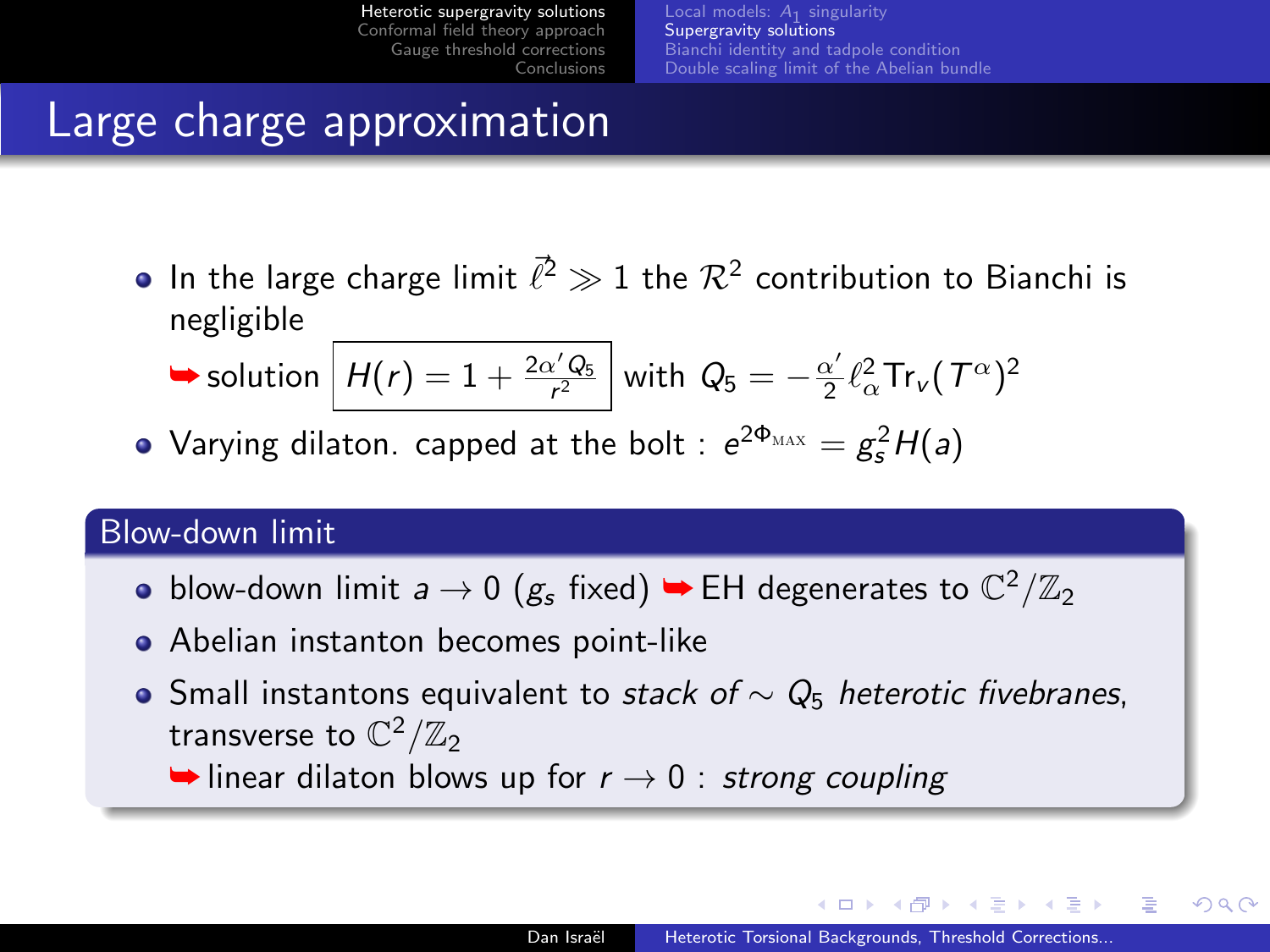[Local models:](#page-6-0)  $A_1$  singularity [Supergravity solutions](#page-8-0) [Bianchi identity and tadpole condition](#page-10-0) [Double scaling limit of the Abelian bundle](#page-11-0)

### Integrated Bianchi identity : tadpole condition

- Bianchi identity not satisfied by this ansatz beyond the large charges limit  $(\mathcal{R}^2 \text{ term}) \rightarrow \alpha'$  corrections
- Barring this, integrated Bianchi gives  $\int_{\frac{S3}{Z_2}} \mathcal{H} = 8\pi\alpha' \left[ 3 + \int \text{ch}_2(V) \right]$
- Leads to tadpole-like condition  $Q_5 = \bar{\ell}^2 6$

#### Tadpole-free models ?

- Case  $\vec{\ell} = (1, 1, 2, 10^{13}) \rightarrow$  peculiar blow-up of standard  $\mathbb{C}^2/\mathbb{Z}_2$  orb.
- Case  $\vec{\ell} = (1^6, 0^{10}) \blacktriangleright$  claimed to be a blown-up perturbative orbifold with shift vector  $(1^6, 0^{10})$  mod internal lattice  $\mathcal L$  (Honecker, Trapletti)
- w/o vector structure  $\vec{\ell} = (\frac{1}{2}$ <sup>15</sup>,  $-\frac{3}{2}$ )  $\rightarrow$  dual of Gimon-Polchinski (Berkooz et al.)
- Outside the scope of sugra as strong  $\alpha'$  corrections  $\rightarrow$  more latter...

Note that the blow-down limit of our models is not an orbifold point.

イロメ イ押メ イヨメ イヨメー

<span id="page-10-0"></span> $\equiv$   $\Omega$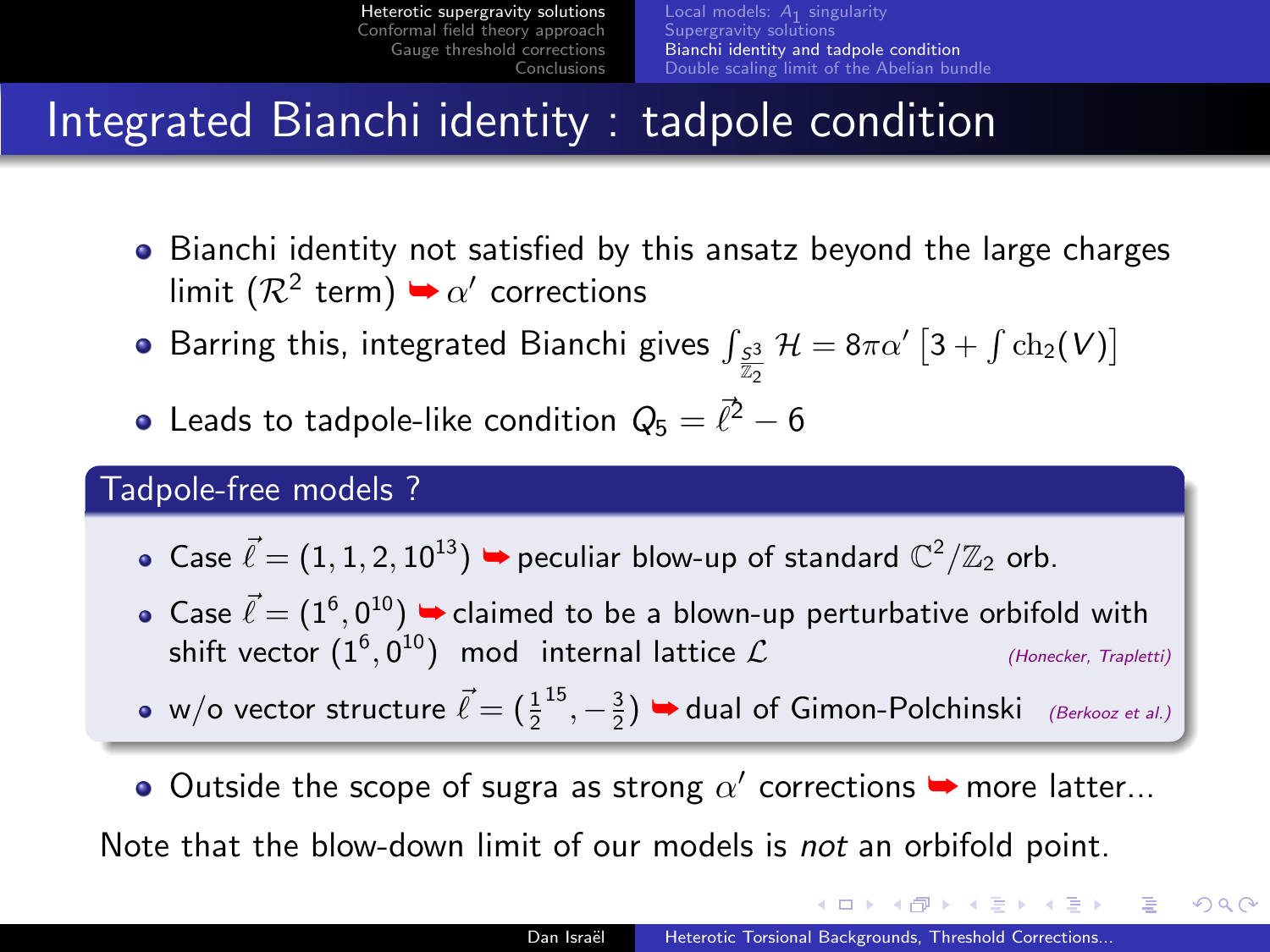## Abelian bundle on EH in the double scaling limit

- String coupling grows in the blow-down limit of some 2-cycle  $\rightarrow$  defines a double-scaling limit of this cycle as  $g_s \rightarrow 0$  with  $g_s \frac{\sqrt{\alpha'}}{a}$ fixed
- Stays at fixed distance of the cycle in a units:  $\cosh \rho = (r/a)^2$  fixed  $\rightarrow$  space conformal to Eguchi-Hanson, weakly curved and coupled

#### Heterotic sugra solution in the double scaling limit

$$
ds^{2} = dx_{\mu}dx^{\mu} + \frac{\alpha'Q_{5}}{2} [d\rho^{2} + \sigma_{1}^{2} + \sigma_{2}^{2} + \tanh^{2}\rho \sigma_{3}^{2}]
$$
  
\n
$$
e^{2\Phi} = \frac{2g_{s}^{2}\alpha'Q_{5}}{a^{2}} \frac{1}{\cosh\rho}
$$
  
\n
$$
\mathcal{H} = -\frac{\alpha'Q_{5}}{2}\tanh^{2}\rho \Omega(S^{3})
$$
  
\n
$$
\mathcal{A} = \frac{\sigma_{3}}{2\cosh\rho}\vec{\ell}\cdot\vec{\mathcal{T}}
$$

<span id="page-11-0"></span>• The blow-up parameter a disappears from the metric (eaten by dilaton zero-mode)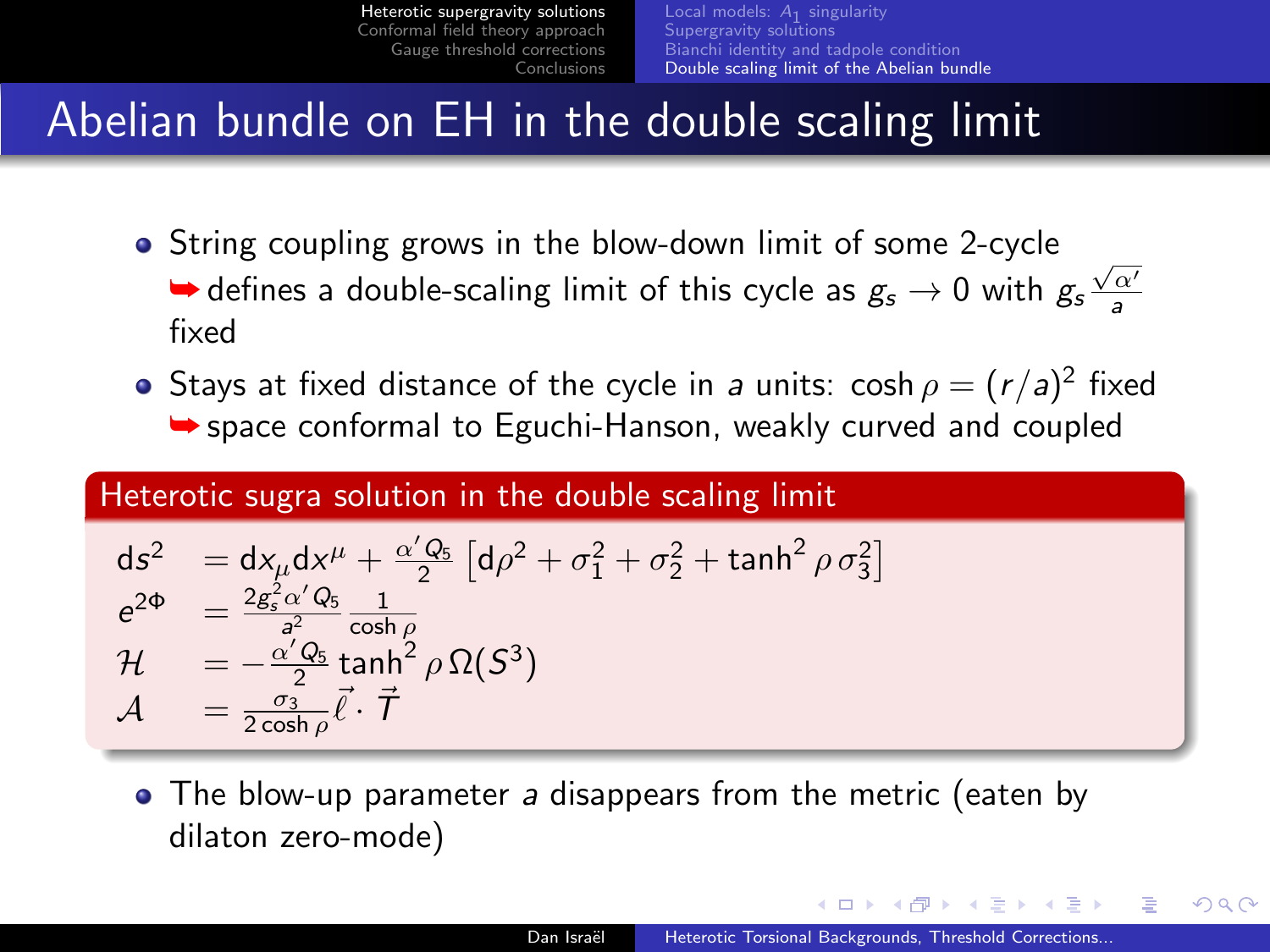[Exact coset CFT for the double scaling limit](#page-13-0) [Worldsheet non-perturbative effects](#page-14-0) [A tadpole-free example](#page-15-0)

### 'Near-horizon' CFT of the blow-down limit

- In the blow-down limit,  $\mathbb{Z}_2$  orbifold of the fivebrane near-horizon solution (Callan-Harvey-Strominger)
- Worldsheet conformal field theory :  $SU(2)$   $\mathcal{N} = (0, 1)$  wzw model at level 2( $Q_5 - 1$ ) and linear dilaton of background charge  $\mathcal{Q}=1/\sqrt{\mathcal{Q}_5}$

**►** singular background

- Action of  $\mathbb{Z}_2$  orbifold  $g(z,\bar{z})\to -g(z,\bar{z})$  : lens space  $S^3/\mathbb{Z}_2$
- Orbifold action in gauge group : in cases with vector structure,  $Spin(32)/\mathbb{Z}_2$  lattice unaffected

**REVIEW** 

后

<span id="page-12-0"></span> $QQ$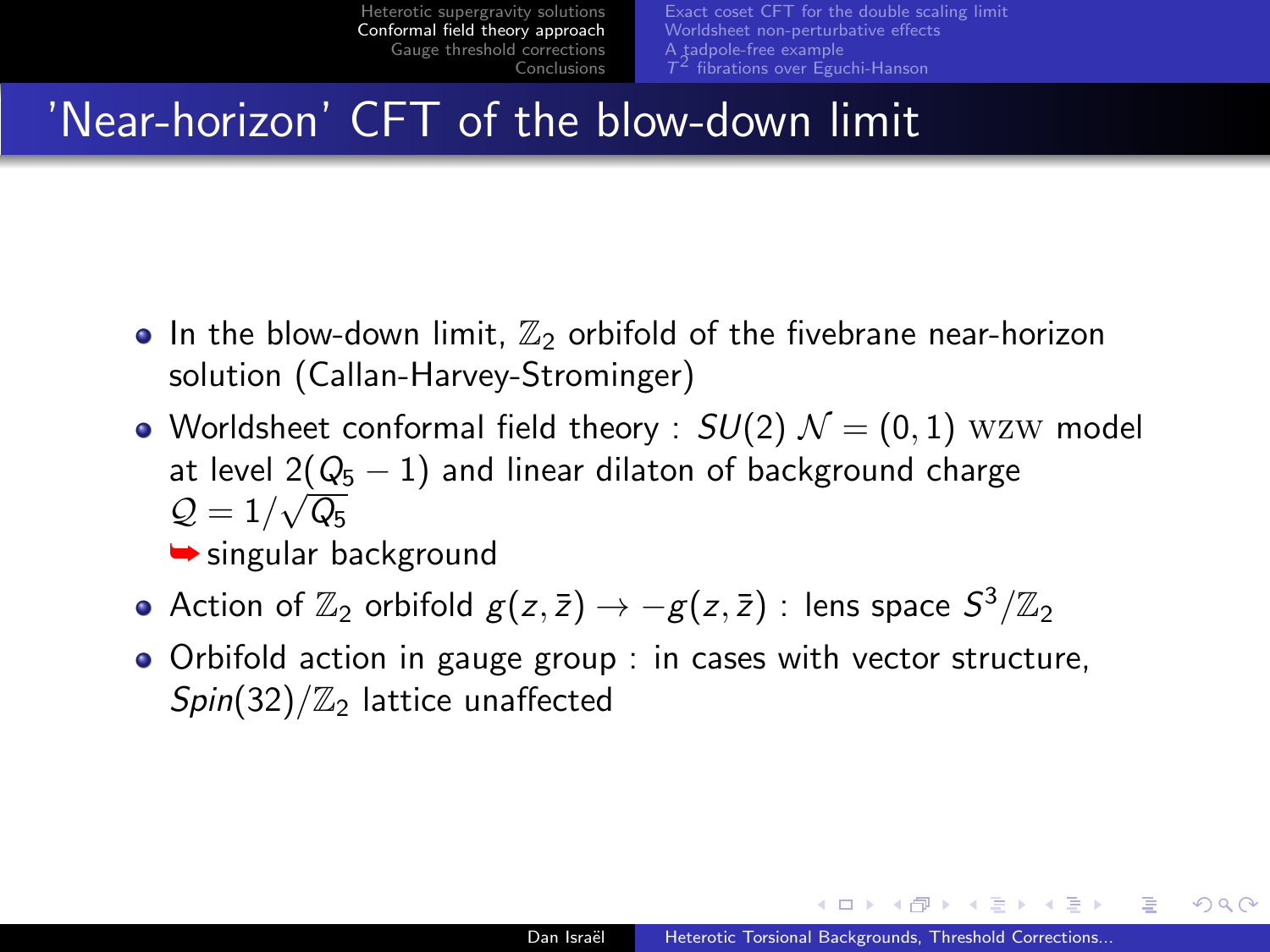[Exact coset CFT for the double scaling limit](#page-13-0) [Worldsheet non-perturbative effects](#page-14-0) [A tadpole-free example](#page-15-0)

# CFT for the warped Eguchi-Hanson space

- The heterotic Eguchi-Hanson solution with line bundle has a worldsheet CFT also in the double scaling limit
- Chiral gauging of an  $SL(2,\mathbb{R})_{2Q_5}\times SU(2)_{2Q_5}$   $\mathcal{N}=(0,1)$  wzw  $\textsf{model}:\,(g,h)\in SL(2,\mathbb{R})\times SU(2)\rightarrow (e^{i\sigma_3\tilde{\beta}}ge^{i\sigma_3\beta},he^{i\sigma_3\beta})$
- Couple the left worldsheet gauge field  $(\tilde{\beta})$  to the 32 het. fermions
- **Embedding in**  $\mathfrak{so}(32)$  **Cartan: shift vector**  $\bar{\ell}$  $\rightarrow$  worldsheet anomalies cancelled for  $Q_5 = \vec{\ell}^2 - 1$

#### Lowest ordrer background fields

 $\bullet$  Asymmetric coset  $\bullet$  bosonization useful  $\bullet$  (Johnson)

<span id="page-13-0"></span>

KED KARD KED KED E VOQO

- Integrate out classically worldsheet gauge fields  $(A, \overline{A}) \rightarrow \Sigma$ -model on conformally EH after re-fermionization
- 4-fermion term  $\frac{2}{\cosh\rho}(\bar{\psi}^1\bar{\psi}^2+\bar{\psi}^3\bar{\psi}^\rho)\ell_n\psi^{2n-1}\psi^{2n}$   $\blacktriangleright$  Abelian bundle

 $\rightarrow$  exact solution to Bianchi identity for any  $Q_{5}$  (E. Herrera-Cordero and D. I., work in progress)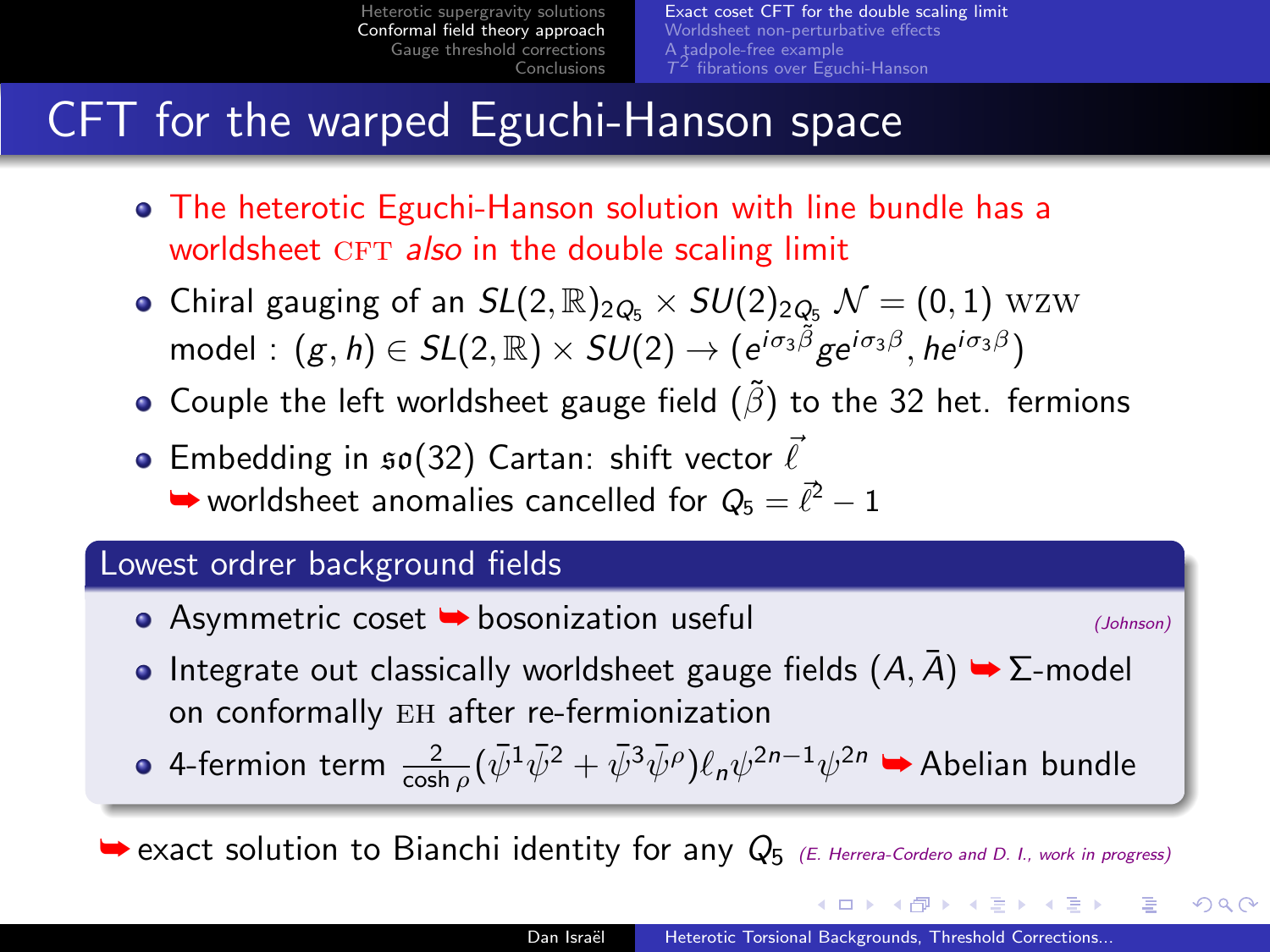### Worldsheet instantons and Liouville potentials

- $\bullet$  So far, the  $\mathbb{Z}_2$  orbifold, put "by hand" in the CFT  $\bullet$  is there an analogue of no-conical singularity condition of sugra ?
- 'K-theory' condition on the bundle  $c_1(V)\in H^2(2\mathbb{Z})$ , i.e  $\sum \ell_i\in 2\mathbb{Z}$  $\rightarrow$  role in worldsheet CFT ?
- $\frac{SL(2)}{U(1)}$  corrected by worldsheet non-perturbative effects (Fateev, Zamolodchikov)

### Liouville-like potentials for Abelian bundles

- In our heterotic coset, the dynamically generated  $\mathcal{N} = (2, 0)$ Liouville potential reads  $\mu_L(\bar{\psi}^{\rho} + \bar{\psi}^3)e^{-\sqrt{\ell^2-1}(\rho+iY_R^3)-i\bar{\ell}^3\bar{X}_L^3}$  $(\partial X_L^n = \psi^{2n-1}\psi^{2n})$
- Belongs to the twisted sector of the  $\mathbb{Z}_2$  orbifold
- Orbifold and (right) GSO invariant only if  $c_1(V) \in H^2(2\mathbb{Z})$

<span id="page-14-0"></span>マーティ ミュレーション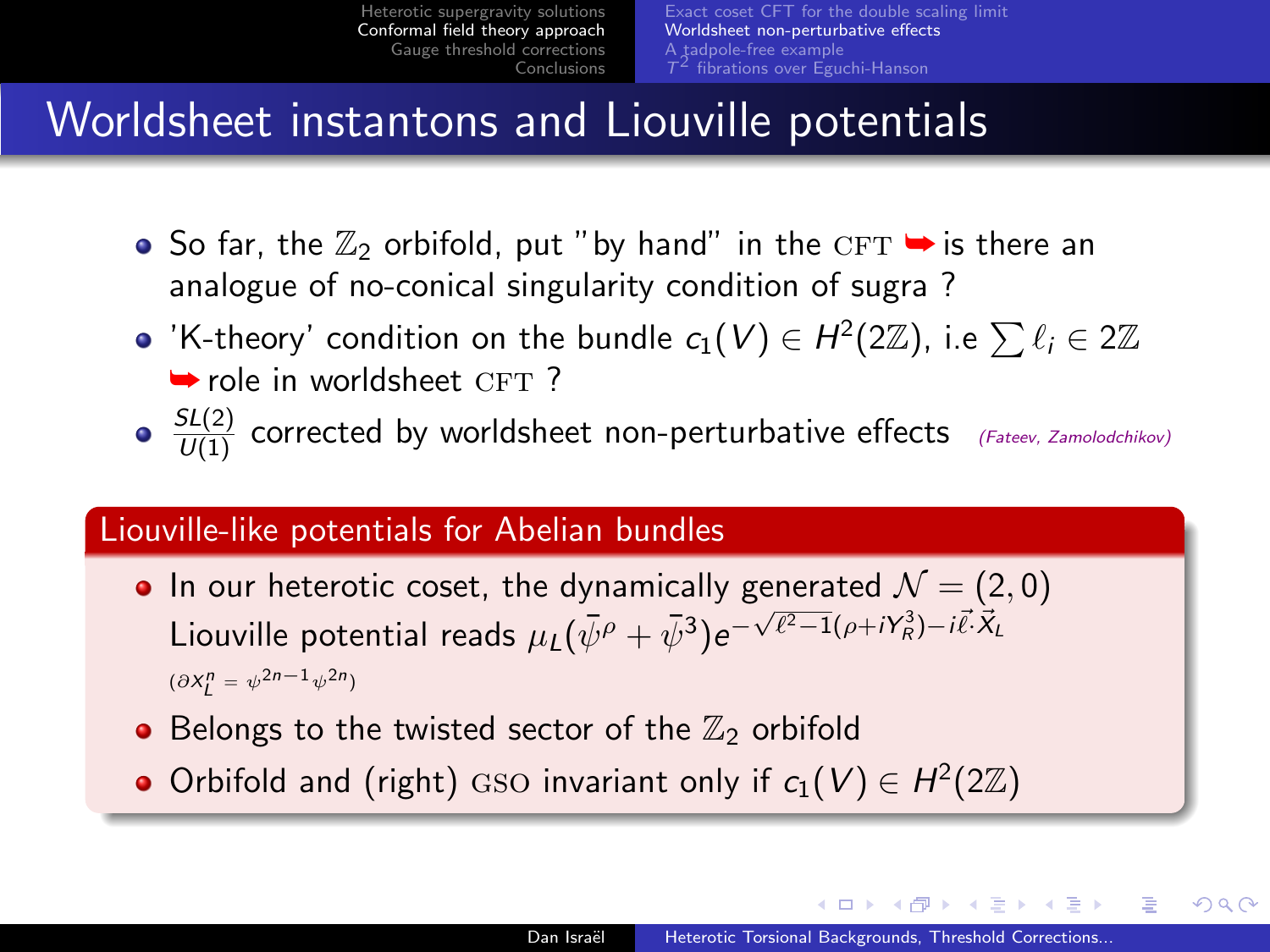[Exact coset CFT for the double scaling limit](#page-13-0) [Worldsheet non-perturbative effects](#page-14-0) [A tadpole-free example](#page-15-0)

Tadpole-free model with vector structure :  $\vec{\ell} = (1^6, 0^{10})$ 

- Massive  $U(1) \in U(6)$  :  $m = 2/3$  $\sqrt{5\alpha'}$
- Unbroken  $SU(6)\times SO(20)$  : non-normalizable operators  $A^{\vec{\jmath}}_{\mu}\partial X^{\mu}\bar{\psi}^{i}\bar{\psi}^{j}$

Massless hypermultiplets (localized chiral operators)

• First type : 
$$
e^{-\frac{J_p}{\sqrt{\ell^2-1}} - i\vec{n}\cdot\vec{X}_L}V_{J-1}
$$
  
\n• Second type :  $e^{-\frac{J_p}{\sqrt{\ell^2-1}} - i\vec{n}\cdot\vec{X}_L}V_{J-1}\bar{\psi}^{\alpha}$   
\n• (20, 6)<sub>U</sub> + (20, 6)<sub>T</sub>  
\n7.11.10  $\vec{r} = \vec{S}\vec{S} - \frac{J_p}{\sqrt{\ell^2-1}} - i\vec{n}\cdot\vec{X}_L V_{J-1}\bar{\psi}^{\alpha}$   
\n• (4, 1)  $\vec{r} = (4, 1) + (4, 15)$ 

$$
\bullet \ \ \text{Third type} : \ \vec{\ell} \cdot \bar{\partial} \vec{X}_L e^{-\frac{J_\rho}{\sqrt{\ell^2-1}} - i \vec{n} \cdot \vec{X}_L} V_{J-1} \longrightarrow (1,1)_\text{U} + (1,15)_\text{T}
$$

#### Blow-down limit  $\triangleright$  not at orbifold point

- Blow-down limit: linear dilaton  $\mathcal{Q}=1/2$  $\sqrt{5}$   $\rightarrow$  as 5 fivebranes
- same bundle from blown-up perturbative  $\mathbb{T}^4/\mathbb{Z}_2$  orbifold (Honecker et al.)

重

<span id="page-15-0"></span> $\Omega$ 

**ALC: N** 

● Spectrum found there ➡ different multiplicities

 $\mathcal{A}$  and  $\mathcal{A}$  in  $\mathcal{A}$  . The  $\mathcal{A}$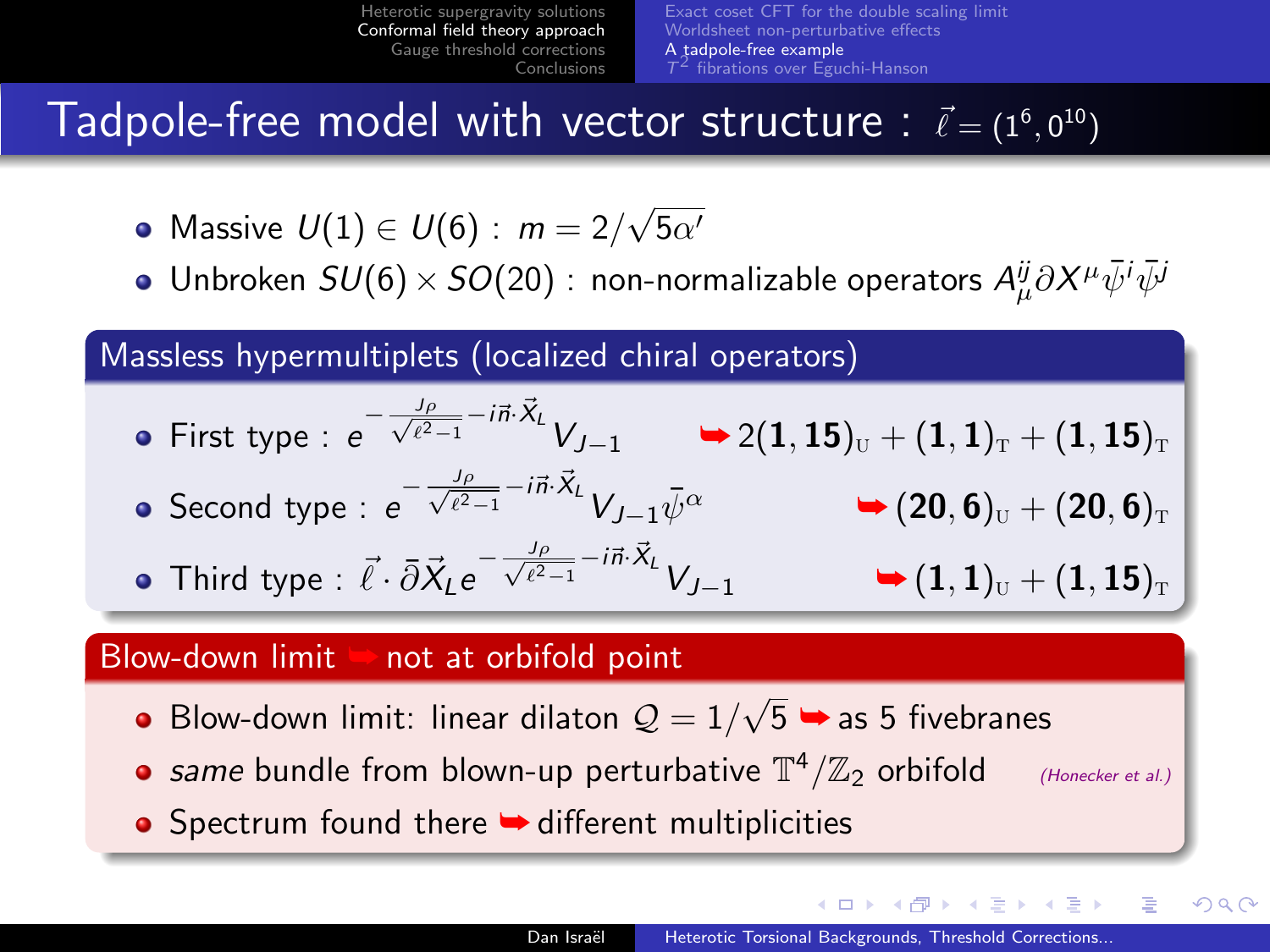[Exact coset CFT for the double scaling limit](#page-13-0) [Worldsheet non-perturbative effects](#page-14-0) [A tadpole-free example](#page-15-0)  $T<sup>2</sup>$  [fibrations over Eguchi-Hanson](#page-16-0)

# $T^2$  fibrations over *EH* and moduli stabilization

Add Kaluza-Klein gauge fields  $\rightarrow$   $T^2$  fibered over Eguchi-Hanson

#### Fibered EH solution in the double scaling limit

$$
ds^{2} = dx_{\mu}^{2} + \frac{U_{2}}{T_{2}} \left[ dx^{1} + q_{1}A_{1} + T(dx^{2} + q_{2}A_{2}) \right]^{2} + 2\alpha'Q_{5} \left[ d\rho^{2} + \sigma_{1}^{2} + \sigma_{2}^{2} + th^{2}\rho \sigma_{3}^{2} \right]
$$

- $A_{1,2} \sim \sqrt{\mathsf{Q}_{5}} \frac{\sigma_3}{2\cosh\rho}$
- Bianchi identity  $\blacktriangleright Q_5 = \frac{2U_2}{T_2} |q_1 + Tq_2|^2$
- 'Self-dual' background under T-duality along  $T^2$ :  $B_{x^{1,2}\sigma^3} = G_{x^{1,2}\sigma^3}$ (square torus)
- Generically, invariance under  $T^2$  duality group constrains the  $T^2$ moduli  $U$  and  $T$

<span id="page-16-0"></span> $\langle \langle \bigcap \mathbb{R} \rangle \rangle$   $\langle \bigcap \mathbb{R} \rangle$   $\langle \bigcap \mathbb{R} \rangle$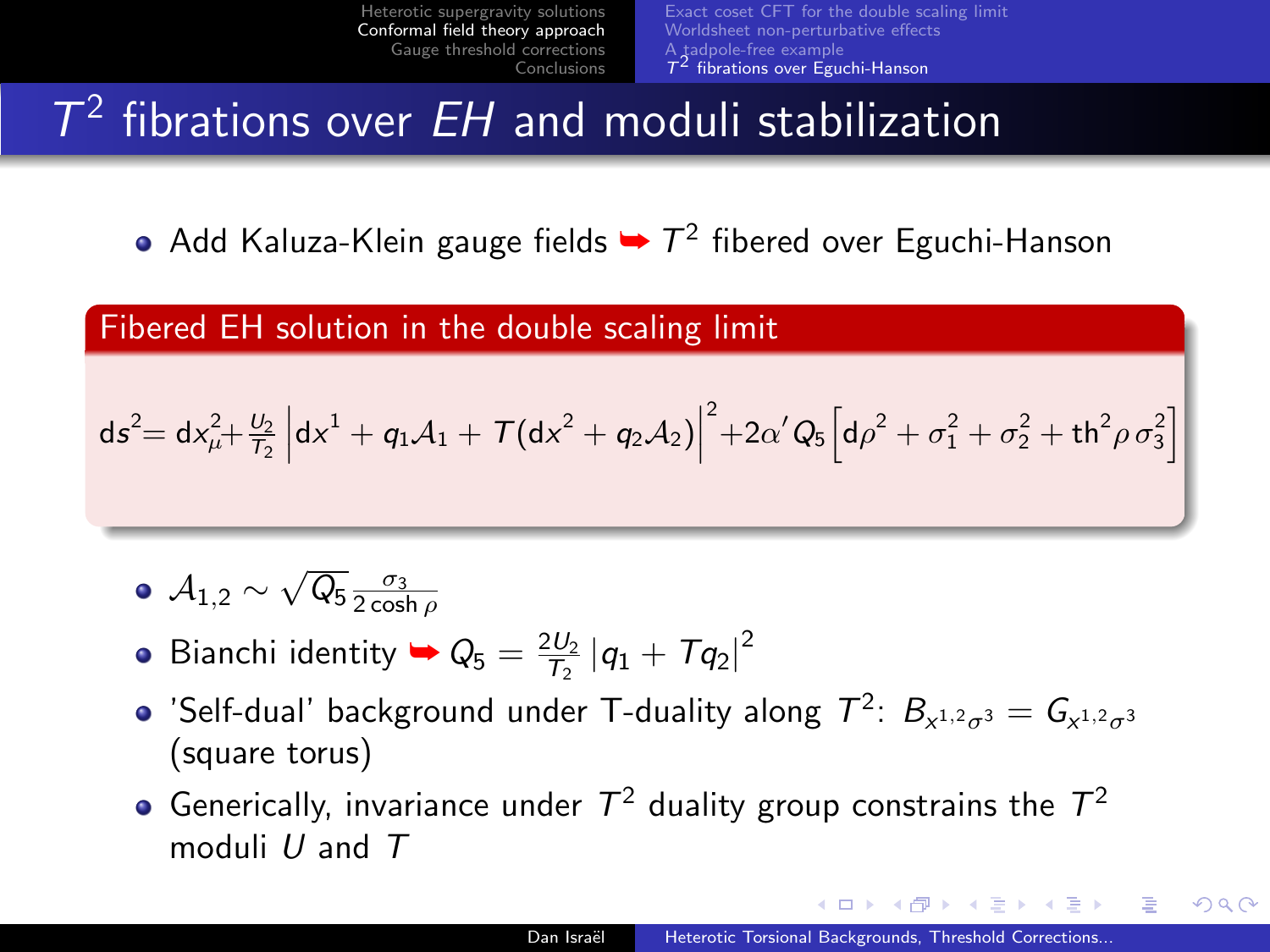

- The worldsheet CFT is constructed along the same lines as for internal gauge fields
- However the  $\mathcal{T}^2$  CFT has to be at a rational point in the moduli space of  $\mathcal{T}^2$  CFTs for consistency

#### Rational torii

- S<sup>1</sup> CFT (free boson) is rational for  $R^2/\alpha' \in \mathbb{Q}$
- $T^2$  CFT is rational if T, U valued in the same imaginary quadratic number field  $K$ :  $\mathsf{numper}$  neighthand in the set of  $\mathsf{K} = \mathbb{Q}(\sqrt{D}) \sim \mathbb{Q} + \mathbb{Q}\sqrt{D}$  $\overline{D}$  w.  $D=b^2-4ac< 0$  and  $gcd(a, b, c) = 1$
- One can then construct a Liouville potential using a generator of the anti-holomorphic  $W$  algebra of the  $T^2$  CFT
- Gives a neat worldsheet understanding of moduli stabilization **► generalization to fibrations of a K3 Gepner model over EH**

<span id="page-17-0"></span>しょ 何 メース チェース チェ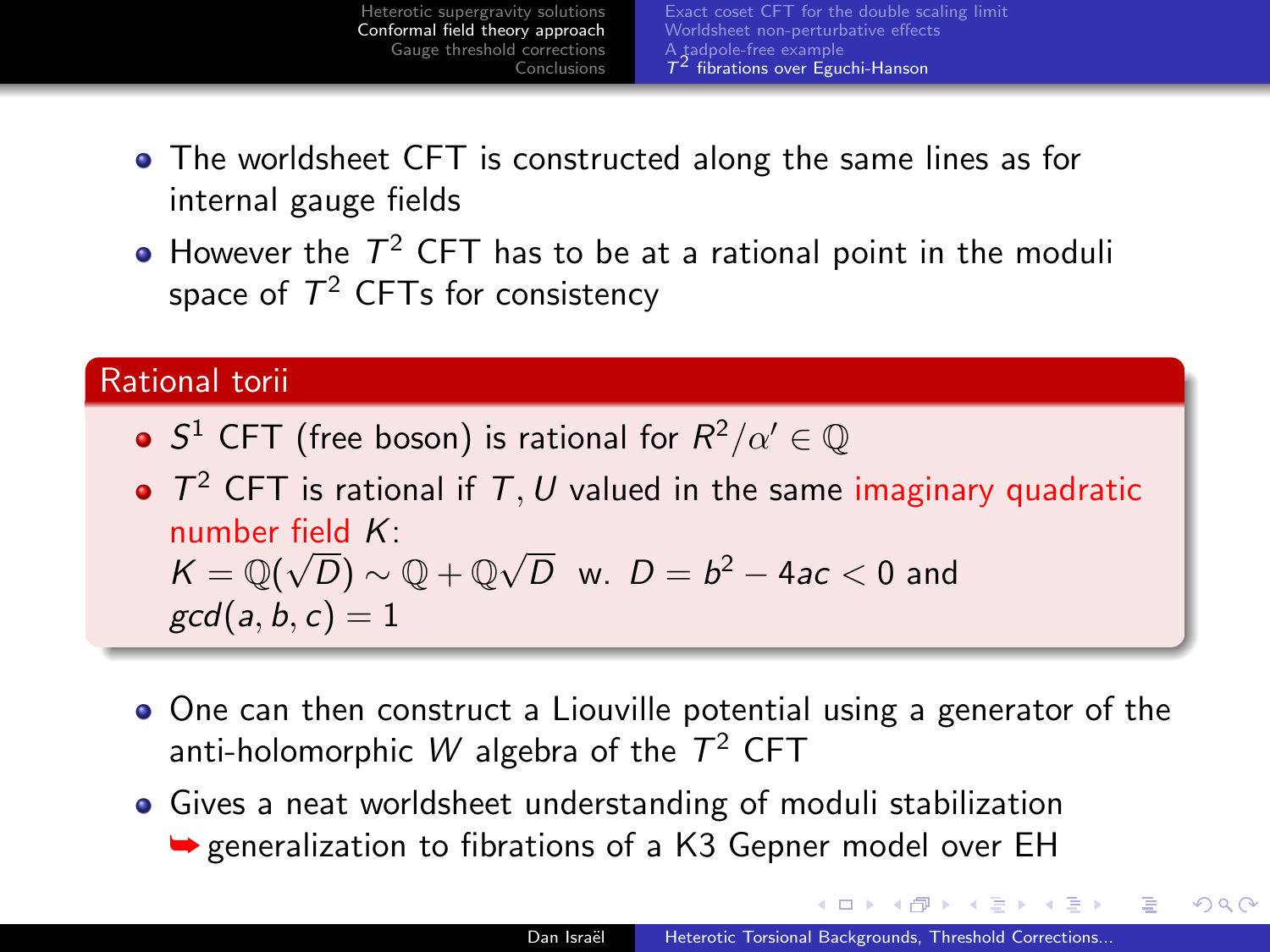### Gauge threshold corrections in heterotic compactifications

- Consider a  $K3\times T^2$  heterotic compactification with  $\mathcal{N}=2$  susy in four dimensions (without torsion)
- For an unbroken gauge factor  $(G_a)_{k_1} \subset G_{4d}$ , the one-string-loop correction is given by (Lerche et al., 88)

$$
\frac{4\pi^2}{g_a(\mu^2)} = \frac{k_a}{L} + \frac{b_a}{4} \log\left(\frac{M_s^2}{\mu^2}\right) + \frac{\Delta_a(M,\bar{M})}{4} \text{ with } L^{-1} = \Re S - \frac{1}{4}\Delta_{\text{UNIV}}
$$

- **Given**  $n_R$  **hypermultiplets in the representation R of**  $G_a$ **.**  $b_a = \sum_{\mathbf{R}} n_{\mathbf{R}} T_a(\mathbf{R}) - 2 T_a(Adj_a)$
- Moduli dependence through  $\Delta_{a}(M, \bar{M})$  (contributions from massive modes)
- Can be computed explicitely at the orbifold points  $T^2 \times T^4/\Gamma$ .

<span id="page-18-0"></span>- イター・ステート イラー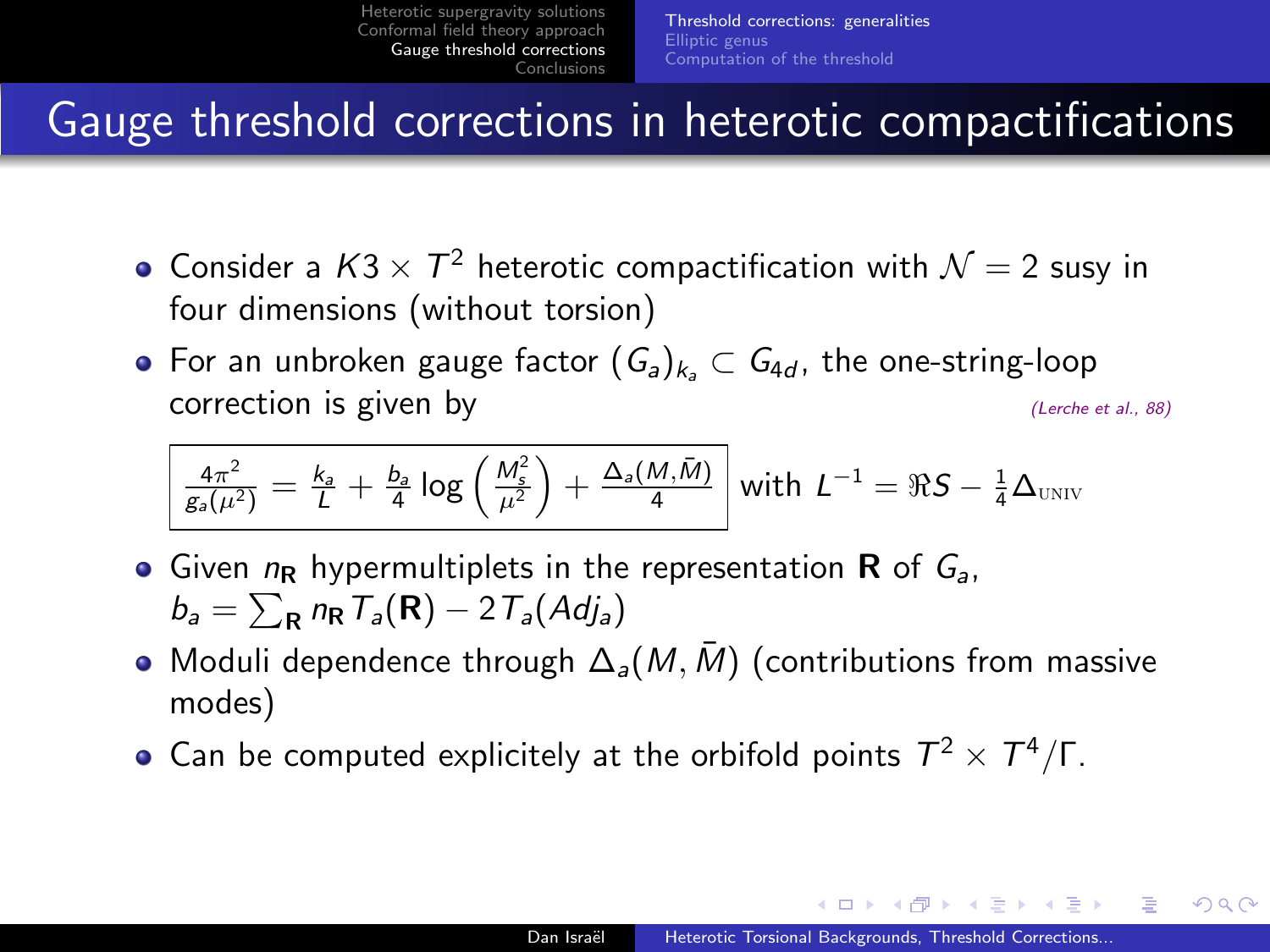<span id="page-19-0"></span>[Threshold corrections: generalities](#page-18-0) [Elliptic genus](#page-21-0) [Computation of the threshold](#page-24-0)

#### Gauge threshold from K3 elliptic genus

• 
$$
b_a \log \left(\frac{M_s^2}{\mu^2}\right) + \Delta_a = -i \int_{\mathcal{F}} \frac{\Gamma_{2,2}(\tau, U)}{\bar{\eta}^2} \mathcal{I}_a
$$
  $(\mathcal{F} : \text{ fund. domain of } \mathcal{T}^2)$ 

• With 
$$
\mathcal{I}_a = \text{Tr}_{*,R}^{\text{K3}} \left( \left[ Q_a^2 - \frac{k_a}{4\pi\tau_2} \right] e^{i\pi \bar{J}_0^R} q^{L_0 - \frac{c}{24}} \bar{q}^{\bar{L}_0 - \frac{\bar{c}}{24}} e^{2i\pi\nu \cdot J_0} \right) \Big|_{\nu=0}
$$

- $Q_a^2$ : quadratic casimir of  $G_a$  and  $\bar{J}^R(\bar{z})$ : R-current of  $\mathcal{N}=2$  SCA
- Elliptic genus independent of  $\bar{\tau}$  by worldsheet supersymmetry

➥ Universal form, obtained from demanding the absence of charged tachyons

$$
\Lambda_a = \frac{k_a}{8}\int_{\mathcal{F}}\frac{d^2\tau}{\tau_2}\,\Gamma_{2,2}(\mathcal{T},U)\,\frac{D_{10}E_{10}-528\eta^{24}}{20\eta^{24}}+\frac{b_a}{4}\int_{\mathcal{F}}\frac{d^2\tau}{\tau_2}\,\Gamma_{2,2}(\mathcal{T},U)
$$

with the covariant derivative on modular forms  $D_r\Phi_r=\left(\frac{i}{\pi}\frac{\partial}{\partial\tau}+\frac{r}{2\pi\tau_2}\right)\Phi_r$  $\vee$  The last term is IR-divergent, signaling the presence of massless states (hypers and vectors)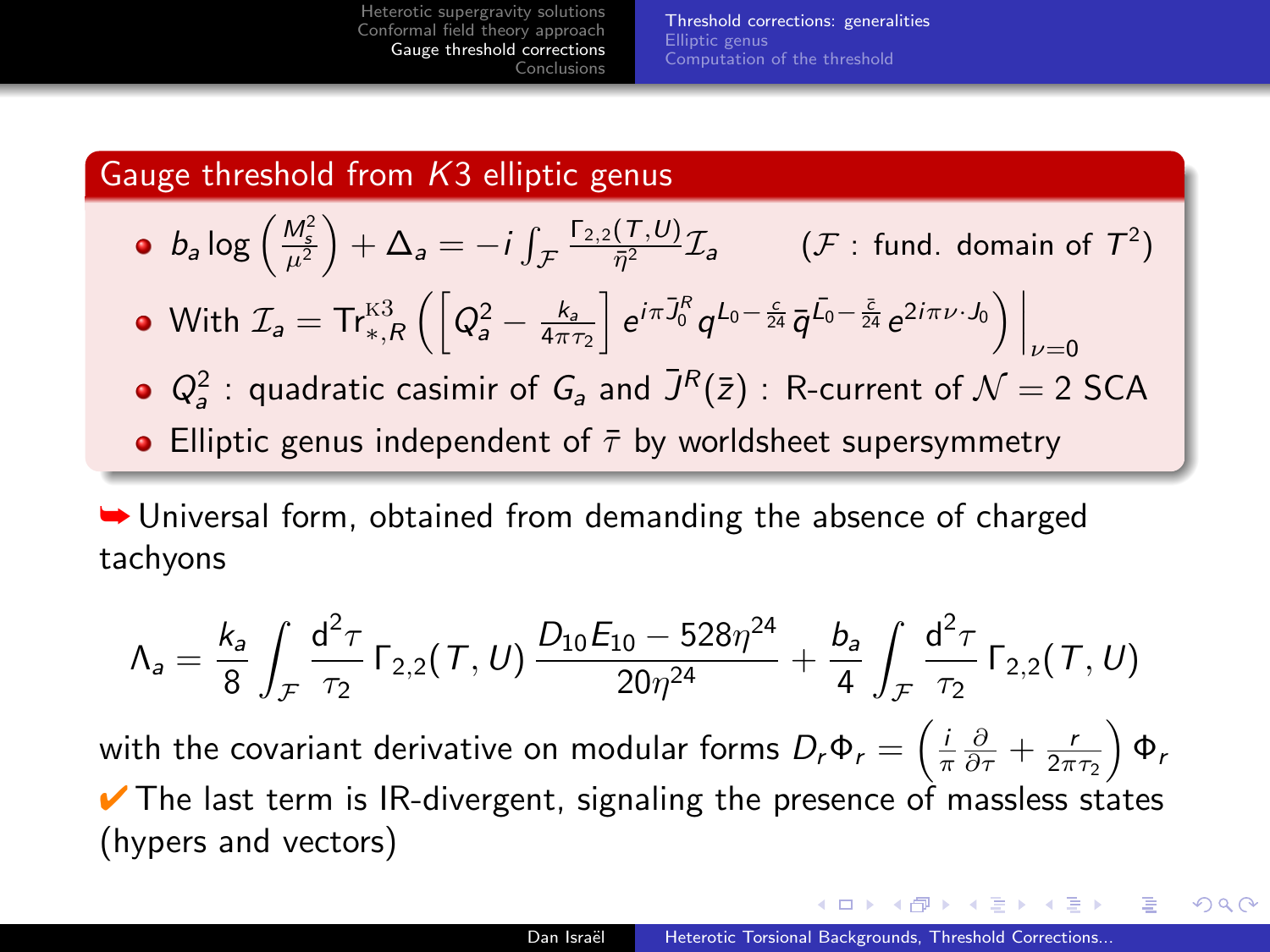[Threshold corrections: generalities](#page-18-0) [Elliptic genus](#page-21-0) [Computation of the threshold](#page-24-0)

### Gauge thresholds in local models - what does it compute?

### Physical considerations

- Threshold corrections in our local model of (warped  $\mathcal{K}3)\times \mathcal{T}^2$
- Massless gauge fields : *non-normalizable* operators → frozen, do not contribute to the index
- In a genuine compactification, the local threshold expected to compute the contribution of hypers localized in a throat to the gauge couplings (gauge fields in the bulk).

### Technical issues

- String spectrum : discrete representations (localized states) and continuous representations (plane waves)
- Under S-transformation : (discrete)  $\rightarrow$  (discrete) + (continuous)
- $\bullet$  Infinite volume canceling the fermionic zero-modes  $\bullet$  holomorphicity of the elliptic genus no longer holds
- <span id="page-20-0"></span>More involved non-holomorphic contributions to the threshold: non-holomorphic contribution from non-loc[aliz](#page-19-0)[ed](#page-21-0) [s](#page-19-0)[ta](#page-20-0)[te](#page-21-0)[s](#page-17-0)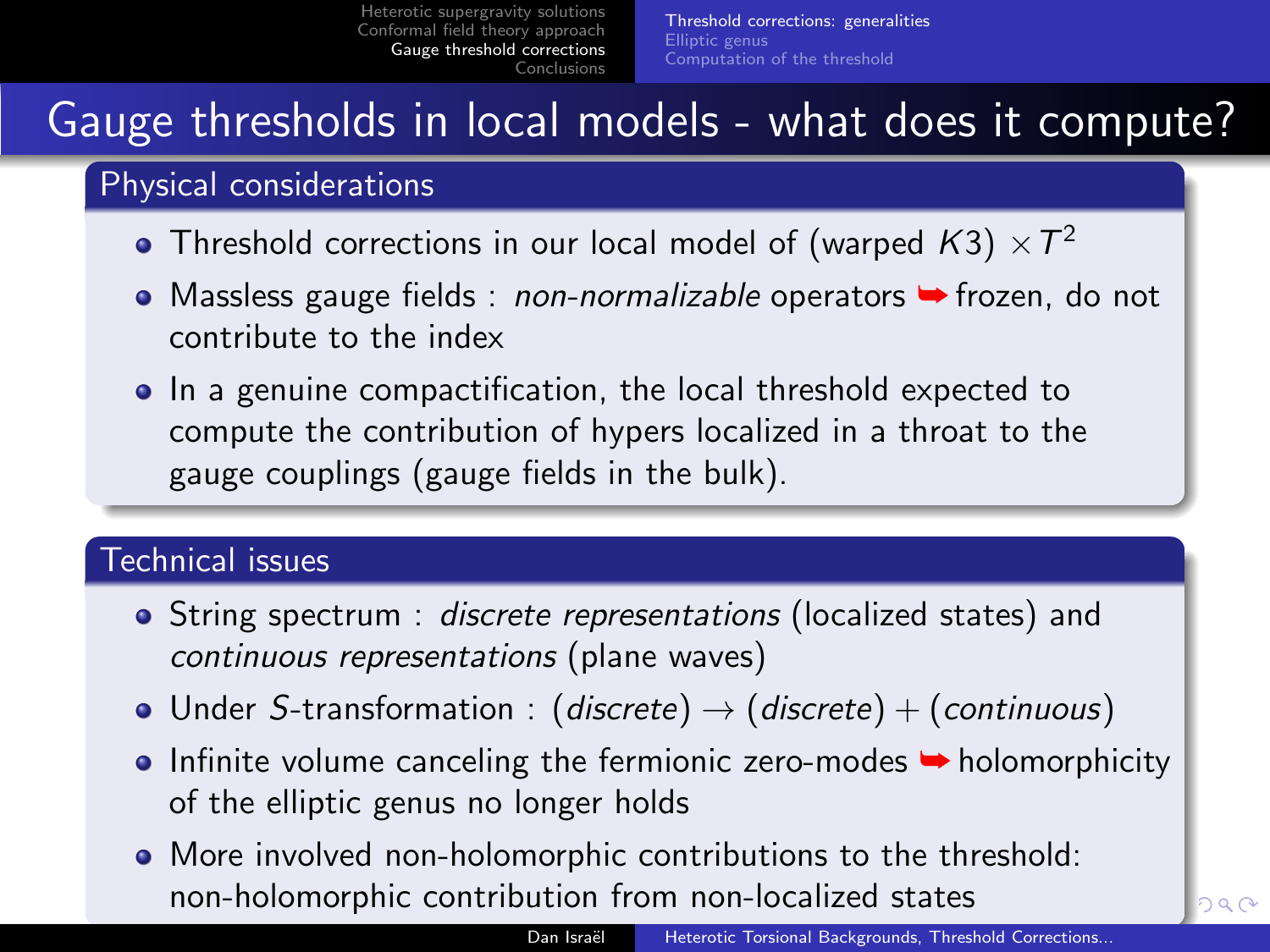[Threshold corrections: generalities](#page-18-0) [Elliptic genus](#page-21-0) [Computation of the threshold](#page-24-0)

## Elliptic genus : contribution from localized states

- Case  $\vec{\ell} = (1, \ell, 0^{14}) \blacktriangleright (\text{twisted})~\mathcal{N} = (2, 2)$  Liouville theory appear
- Localized states  $\leftrightarrow$  BPS representations of the  $c > 3$ ,  $\mathcal{N} = 2$ superconformal algebra (characters  $\mathcal{C}h_d(j,m;\tau,\nu){\bigl[\begin{smallmatrix}a\cr b\end{smallmatrix}\bigr]}\bigr)$
- Contribution to the elliptic genus  $E(\tau, \nu)$  can be computed algebraically or by free field techniques

$$
E_{loc}(\tau,\nu) = \frac{1}{2} \sum_{j=1}^{k/2} (\chi_{k-2}^{j-1} + \chi_{k-2}^{k/2-j}) \sum_{n \in \mathbb{Z}_{2\ell}} iCh_d(j,\ell(n+\frac{1}{2});\tau,\nu) \begin{bmatrix} 1 \\ 1 \end{bmatrix}
$$

• Red term rephrased in terms of level 1 Appell-Lerch sums :  $q^{-\frac{(j-\frac{\ell+1}{2})^2}{k}}$  $\frac{\frac{2}{\ell}-1}{\frac{2}{\ell}}\frac{1}{\sum_{\nu=0}^{\ell-1}e^{-\frac{i\pi N}{\ell}}A_{1}\left(\frac{1}{\ell}(\nu+(\frac{\ell+1}{2}-j)\tau+N,\frac{\nu}{\tau}|\tau\right)\frac{i\vartheta_{1}(\tau,\nu)}{\eta^{3}}$ 

### Appell-Lerch sums

At level  $K$ ,  $A_K(u,v|\tau) = e^{i\pi K u} \sum_n (-)^{Kn} e^{2i\pi n v} \frac{q^{Kn(n+1)/2}}{1-e^{2i\pi u}q^n}$  $1-e^{2i\pi u}q^n$ 

• 'Almost' modular form, e.g. :  
\n
$$
A_1\left(\frac{u}{\tau}, \frac{v}{\tau}\right) - \frac{1}{\tau} = \tau e^{\pi i \frac{(2v-u)u}{\tau}} \left[ A_1(u, v|\tau) + \frac{1}{2} M(u - v|\tau) i \vartheta_1(v|\tau) \right]
$$

Mordell integral  $M(\nu|\tau) = \int dx \, q^{\frac{x^2}{2}} e^{-2i\pi nux} / \cosh(\pi x)$ 

<span id="page-21-0"></span> $\alpha$   $\alpha$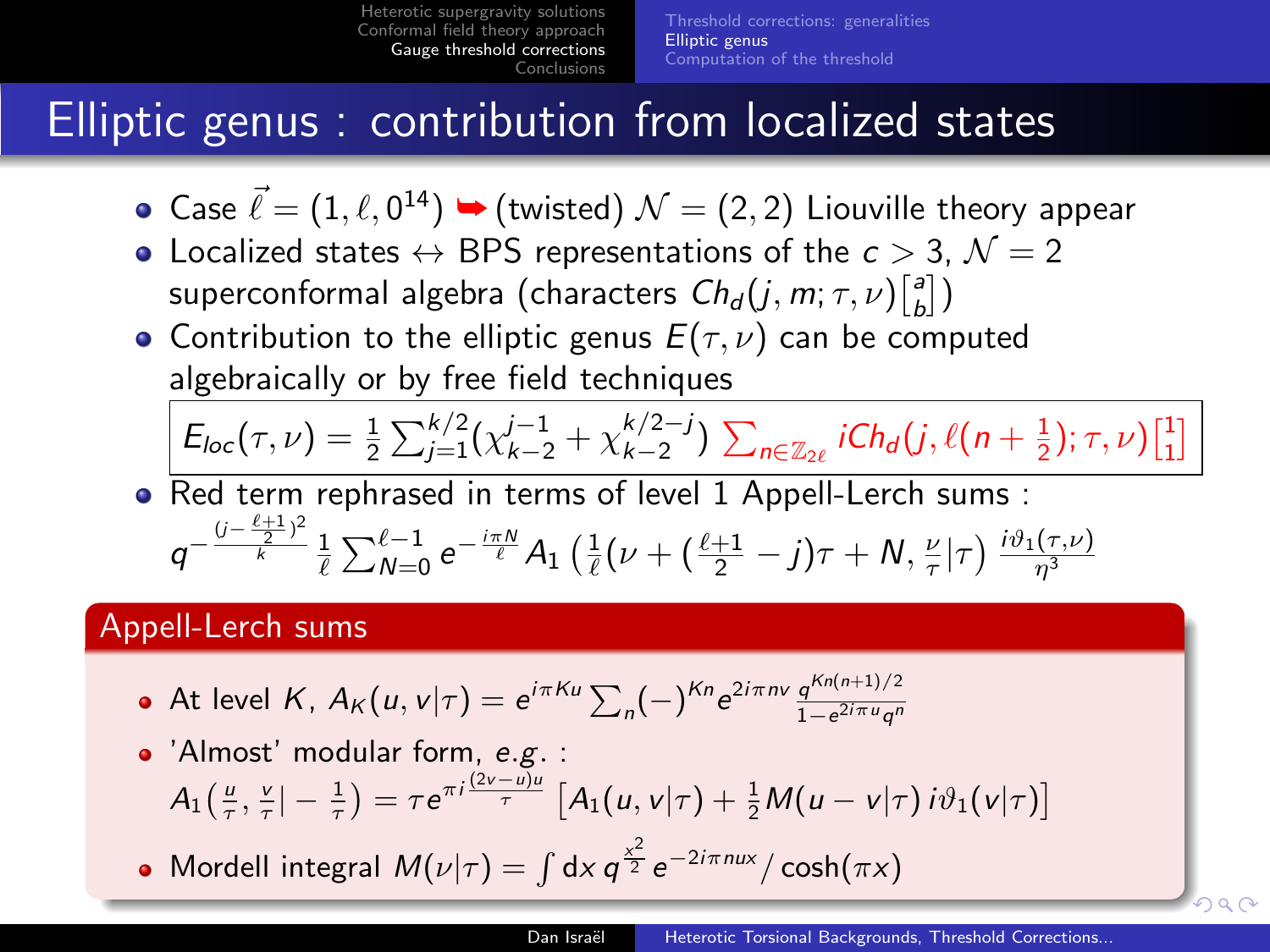[Threshold corrections: generalities](#page-18-0) [Elliptic genus](#page-21-0) [Computation of the threshold](#page-24-0)

### Maths intermede : Mock modular forms

- Mock modular forms  $\mathbb{M}_K : \{\tau | \tau_2 \geqslant 0\} \to \mathbb{C}$  of weight K almost transform as a modular forms of the same weight  $(Zw_{egers}, 2002)$
- To  $h \in M_k$  one associates a shadow  $g = S(h)$ , holomorphic modular form of weight  $2 - K$
- Shadow map  $\mathcal S$  ( $\mathbb R$ -linear)  $:$  such that  $\hat h = h + g^*$  is a modular form of weight K, with  $g^* = (\frac{i}{2})^{K-1} \int_{-\bar{\tau}}^{i\infty} dz (z+\tau)^{-K} \overline{g(-\bar{\tau})}$ .
- If h holomorphic, non-hol. encoded in the shadow:  $\frac{\partial \hat{h}}{\partial_{\tilde{\tau}}} = \frac{1}{\tau_2^K} \overline{g(\tau)}$
- Trivial example:  $\hat{E}_2 = E_2 \frac{3}{\pi \tau_2}$  (constant  $g$ ) $\rightarrow$  mod. form of weight 2

#### Appell-Lerch sums

One gets non-holomorphic Jacobi forms of weight one  $\hat{A}_1(u,v|\tau) = A_1(u,v|\tau) + \frac{i}{2}\vartheta_1(v|\tau)R(u-v|\tau)$ with  $R(\nu|\tau) = \sum_{n=1}^{\infty} (-1)^{n-1/2} \left[ sign(n) - E((n+\nu_2/\tau_2)\sqrt{2\tau_2}) \right] e^{-i\pi\nu n} q^{-\frac{n^2}{2}}$  $n \in \mathbb{Z} + \frac{1}{2}$ 2

 $\cap$  a  $\cap$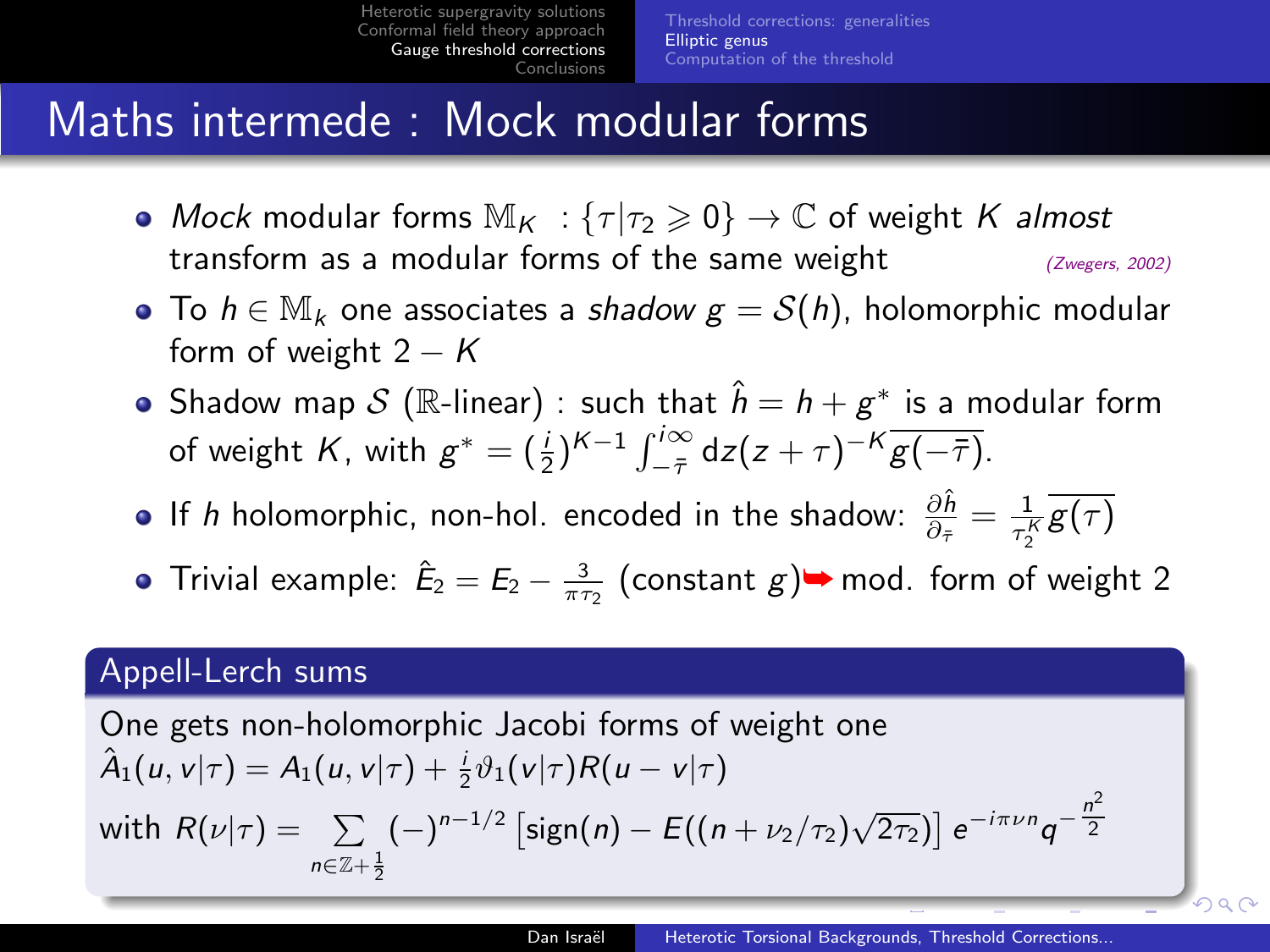<span id="page-23-0"></span>[Threshold corrections: generalities](#page-18-0) [Elliptic genus](#page-21-0) [Computation of the threshold](#page-24-0)

### Back to elliptic genus

 $\vee$  Adding the shadow to the Appell-Lerche sum, the modular-covariant elliptic genus of warped Eguchi-Hanson reads

$$
\widehat{E}(\nu|\tau) = \frac{1}{2} \sum_{j=1}^{k/2} \left( \chi_{k-2}^{j-1} + \chi_{k-2}^{k/2-j} \right) q^{-\frac{1}{k} \left( j - \frac{\ell+1}{2} \right)^2} \times \\ \times \frac{i}{\ell} \sum_{m=0}^{\ell-1} e^{-\pi i \frac{m}{\ell}} \widehat{A}_1 \left( \frac{1}{\ell} \left( \nu + \left( \frac{\ell+1}{2} - j \right) \tau + m \right), \frac{\nu}{\ell} \right| \tau \right) \frac{\vartheta_1(\nu|\tau)}{\eta(\tau)^3}.
$$

 $\blacktriangleright$  Elliptic genus of the  $\mathcal{N} = (2, 2)$  Liouville piece independently computed by modular-invariant regularization of the path integral  $(T_{\text{roots}} 2010)$ 

 $\vee$  The shadow is interpreted as the contribution from continuous representations (*i.e.* bulk modes)  $\rightarrow$  Non-BPS representations, but infinite volume of 'internal' target space cancels the fermionic zero-modes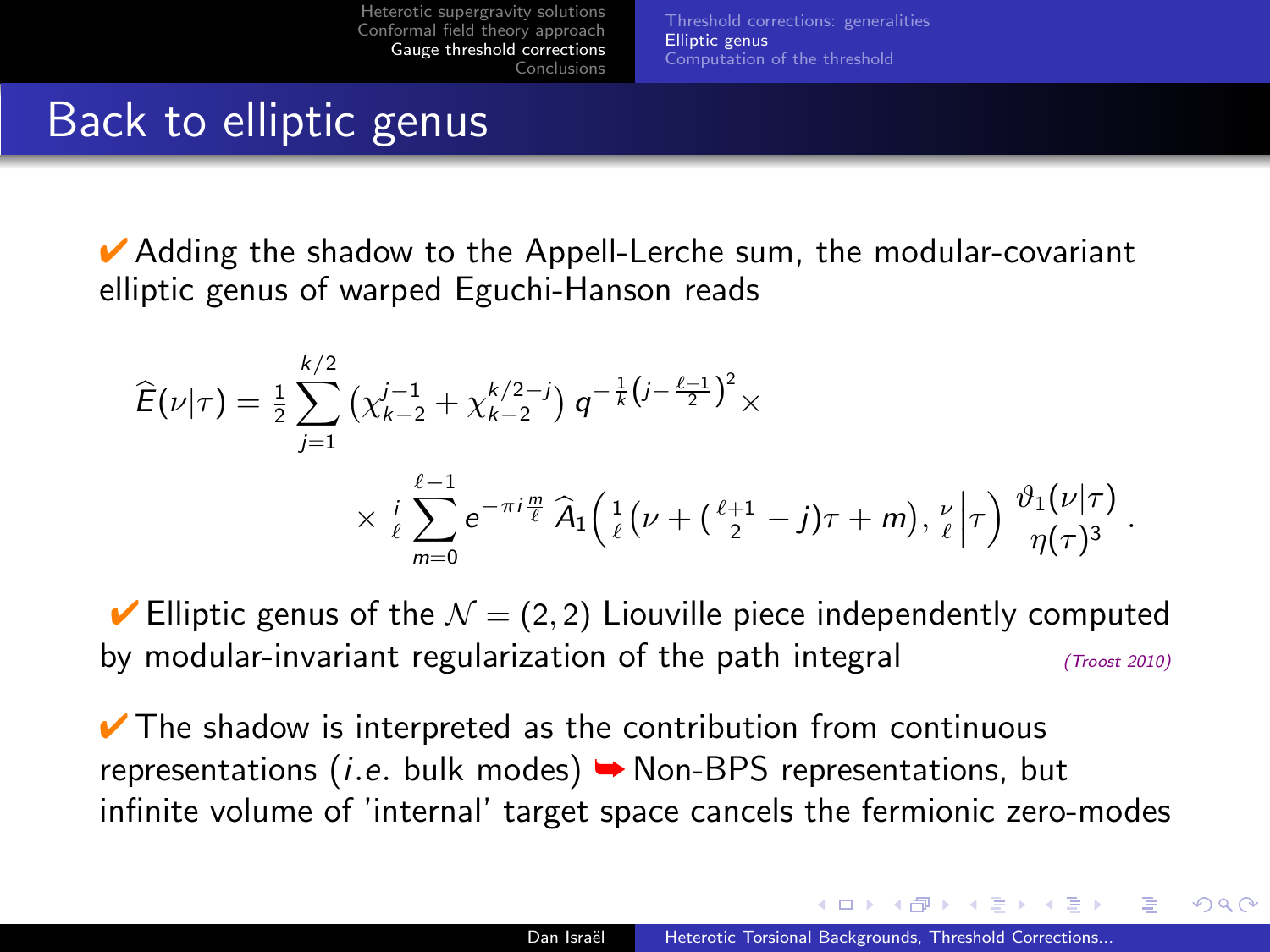[Threshold corrections: generalities](#page-18-0) [Elliptic genus](#page-21-0) [Computation of the threshold](#page-24-0)

# SO(28) threshold from elliptic genus

- In this example, unbroken gauge group  $SO(28) \times U(1)$ .
- $\bullet$  SO(28) threshold  $\bullet$  spectral flow of elliptic genus + 'gauge' factors

$$
\Lambda_{SO(28)}^{\ell} = -\frac{1}{384} \int_{\mathcal{F}} \frac{d^2 \tau}{\tau_2} \Gamma_{2,2}(\tau, U) \frac{1}{2} \sum_{j=1}^{k/2} \left( \chi_{k-2}^{J-1} + \chi_{k-2}^{k/2-j} \right) q^{-\frac{1}{k} \left( j - \frac{\ell+1}{2} \right)^2} \times \times \sum_{\substack{(a,b) \neq (1,1)}} \frac{i}{\ell} \sum_{m=0}^{\ell-1} \frac{1}{\eta} e^{\pi i \frac{m}{\ell}} \widehat{A}_1 \left( \left( \frac{\ell+1}{2} - J \right) \frac{\tau}{\ell} + \frac{b-1}{2} + \frac{m}{\ell} \right), \frac{(a-1)\tau + (b-1)}{2} \Big| \tau \right) \times \times \frac{1}{\eta^{20}} \left( \tilde{E}_2 + (-)^b \vartheta \begin{bmatrix} a+b+1 \\ a \end{bmatrix}^4 - (-)^a \vartheta \begin{bmatrix} b \\ a+b+1 \end{bmatrix}^4 \right) \vartheta \begin{bmatrix} a \\ b \end{bmatrix}^{16}.
$$

 $\vec{\ell} = (1^2, 0^{14})$  case : enhanced  $\mathcal{N} = (4, 4)$ 

$$
\Lambda^1_{SO(28)}=\frac{1}{24}\Lambda(\mathit{K3})(\mathit{T},\mathit{U})+\frac{1}{8}\int_{\mathcal{F}}\frac{d^2\tau}{\tau_2}\,\Gamma_{2,2}(\mathit{T},\mathit{U})\frac{1}{288}\frac{\hat{F}(\hat{E}_2E_4-E_6)E_4}{\eta^{21}}
$$

- First term  $\rightarrow \frac{1}{24}$  of K3 threshold with instanton numbers (16,8)
- <span id="page-24-0"></span>Second term  $\blacktriangleright \hat{F} = F + g^*$  with  $F$  encoding the effect of the flux and warping, and the shadow  $g^*$  the contribution of bulk modes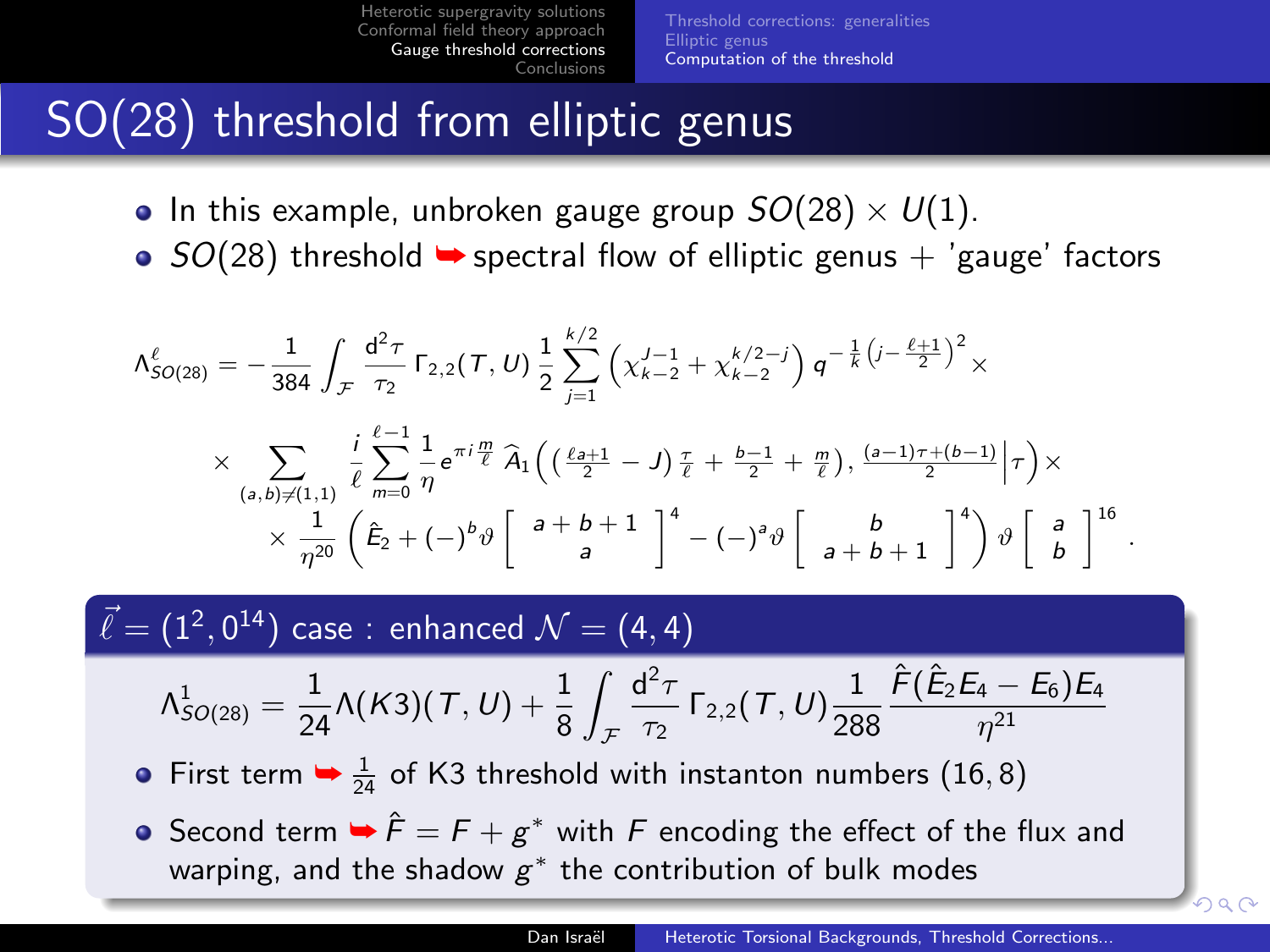# Modular integral: unfolding technique

- Integration over the fundamental domain  $\mathcal F$  of a non-holomorphic modular form ?
- Fundamental domain  $\rightarrow$  to avoid overcounting due to  $PSL(2, \mathbb{Z})$ symmetry
- Idea: reduce the full sum over winding modes on  $\mathcal{T}^2$  to a sum over  $orbits$  of  $PSL(2, \mathbb{Z})$  (Dixon, Kaplunovsky, Louis 91)

$$
\Gamma_{2,2}(\mathcal{T}, U) = \frac{T_2}{\tau_2} \sum_{n_1, n_2, m_1, m_2} \exp \left[ 2\pi i \mathcal{T} \det A - \frac{\pi \, T_2}{\tau_2 \, U_2} \left| (1, \ U) \, A \begin{pmatrix} \tau \\ -1 \end{pmatrix} \right| \right] \,,
$$

where the matrix  $A$  encodes mappings of the worldsheet onto  $\, T^2 \,$ :

$$
A = \begin{pmatrix} n_1 & m_1 \\ n_2 & n_2 \end{pmatrix} \,, \qquad n_i, \, m_i \in \mathbb{Z}, \quad i = 1, 2 \,.
$$

 $\rightarrow$  the fundamental domain can be unfolded as we get the set of modular transformations mapping the fundamental domain inside the half-strip  $S$ or the upper half-plane  $\overline{\mathbb{C}}^+$ 4 m k  $\overline{AB}$ **A BAY A BA**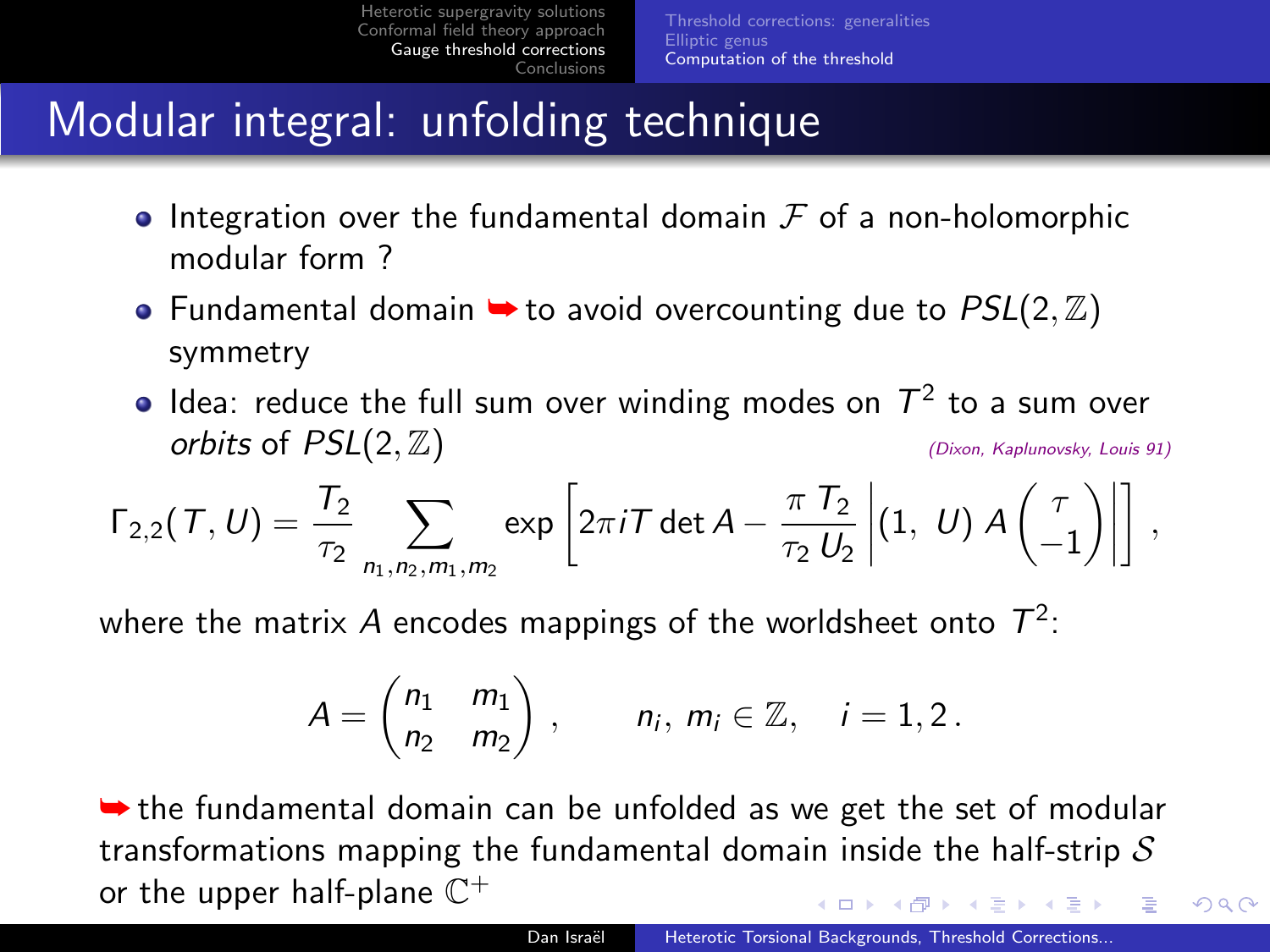[Threshold corrections: generalities](#page-18-0) [Elliptic genus](#page-21-0) [Computation of the threshold](#page-24-0)

### 'Perturbative' corrections

• zero orbit 
$$
(A = \begin{pmatrix} 0 & 0 \\ 0 & 0 \end{pmatrix}
$$
) and degenerate orbits  $(A = \begin{pmatrix} 0 & j \\ 0 & p \end{pmatrix})$ 

$$
-\frac{T_1}{8}\int_{\mathcal{F}}\frac{\text{d}^2\tau}{\tau_2^2}\hat{\mathcal{I}}-\frac{T_1}{8}\int_{\mathcal{S}}\frac{\text{d}^2\tau}{\tau_2^2}\sum_{(j,\rho)\neq (0,0)}e^{-\frac{\pi\,T_1}{\tau_2\tilde{U}_1}|j+ i\rho U|^2}\hat{\mathcal{I}}
$$

Localized modes contribution (with  $\varepsilon(z, k) = \frac{1}{\zeta(2k)} \sum\limits_{(j_1, j_2) \neq (0,0)}$  $(\text{Im } z)^k$  $\frac{(\ln z)^k}{|j_1+j_2z|^{2k}}$  ) :

$$
\Lambda_{loc}^{pert} = \frac{19\pi}{(24)^2} \; T_1 - \frac{1}{4} \Big( \log|\eta(iU,1)|^4 + \log\left(T_1 U_1 \mu^2\right) \Big) - \frac{29\pi}{1440} \frac{E(iU,2)}{T_1}
$$

• Involved term from bulk modes  $(d_i)$ 's Fourier coeffs of Eisenstein series)

$$
\begin{split} &\rho_{bulk}^{pert} = \frac{1}{96} \left( -\frac{\sigma_1}{2} \left( \log \left| \eta(iU,1) \right|^4 + \log \left( T_1 U_1 \mu^2 \right) \right) - \frac{\pi \phi_2}{30} \frac{E(iU,2)}{T_1} \right. \\ &\left. - \sum_{n=0}^{\infty} (-)^n \left[ \sum_{m=0}^{\infty} (-)^m \frac{\pi^m}{m!} \frac{\left( \sqrt{2} (n+\frac{1}{2}) \right)^{2m+1}}{m+\frac{1}{2}} \, T_1^{m+\frac{1}{2}} \, \left( d_1 \left( \frac{n(n+1)}{2} \right) E^* \left( iU, m+\frac{1}{2} \right) - \frac{3 d_2 \left( \frac{n(n+1)}{2} \right)}{\pi T_1} E^* \left( iU, m-\frac{1}{2} \right) \right) \right] \end{split}
$$

 $\vee$  These contributions are mapped to tree-level and perturbative contributions in the type I dual theory a mills 化重新 化重新

Dan Israël [Heterotic Torsional Backgrounds, Threshold Corrections...](#page-0-0)

<span id="page-26-0"></span> $2990$ 

目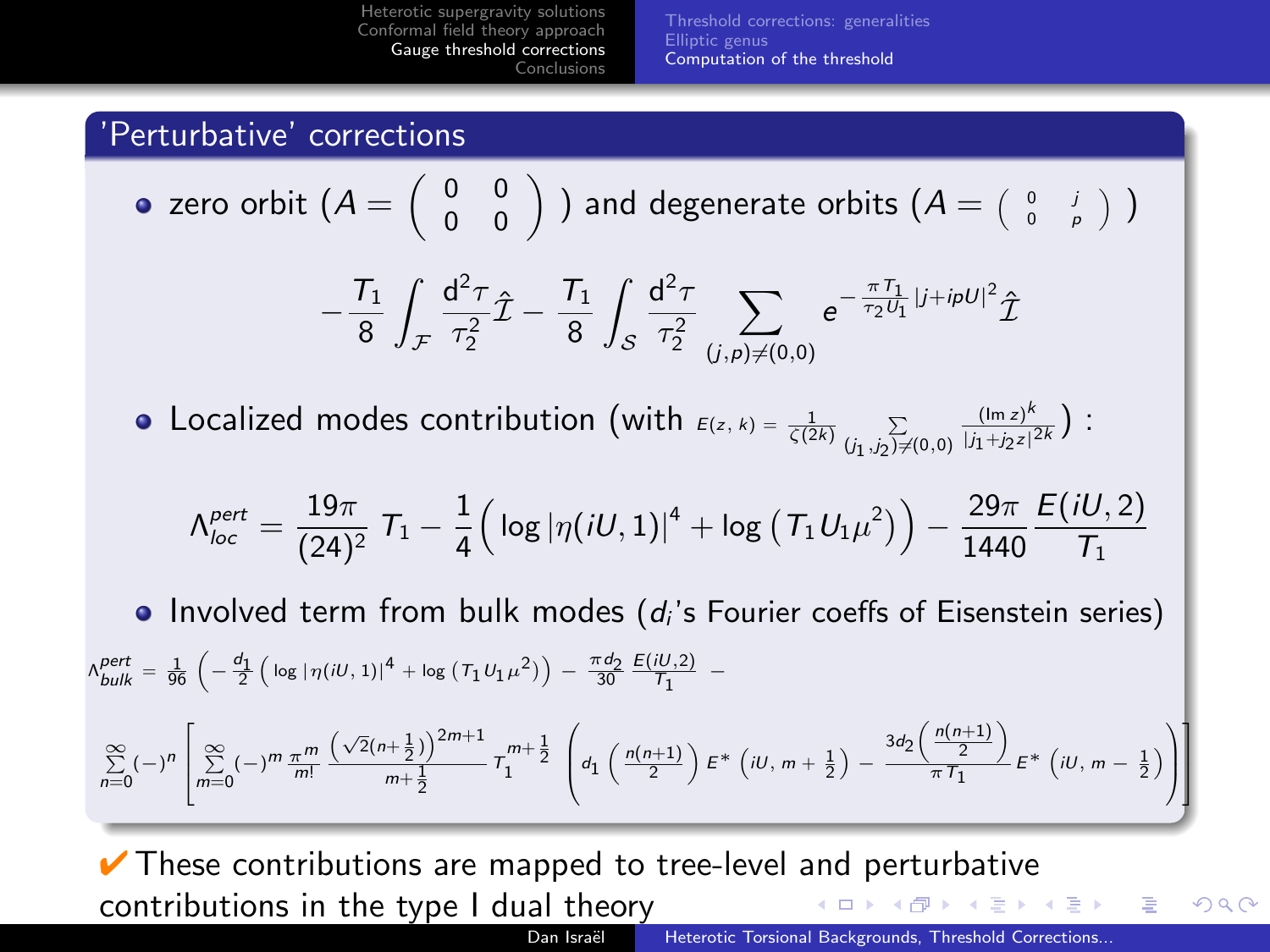[Threshold corrections: generalities](#page-18-0) [Elliptic genus](#page-21-0) [Computation of the threshold](#page-24-0)

#### Non-perturbative corrections (worldsheet instantons)

- non-degenerate orbits (the rest)  $\blacktriangleright$  worldsheet instantons on  $\mathcal{T}^2$  $\int_{\mathbb{C}_+} \frac{d^2 \tau}{\tau_2^2} \sum_{k>j\geq 0} \sum_{p\neq 0} e^{-2\pi k p T_1 - \frac{\pi T_1}{\tau_2 U_1} |k\tau - j - i p U|^2} \hat{\mathcal{I}}$
- Localized states contribution (with  $\square=(\mathcal{U}_2)^2\,\partial_{\mathcal{U}}\bar{\partial}_{\mathcal{U}}$ )  $\Lambda_{loc}^{non-pert}=-\frac{1}{4}\sum_{k>j\geq 0}\sum_{p\neq 0}\frac{1}{k p}\,{\rm e}^{-2\pi k pT}\left[1+\frac{1}{k p T_1}\,\Box\right]\hat{\mathcal{I}}_{\rm loc.}(\mathcal{U})$
- $U = (i + iU)/k$  is the 'induced' Kähler modulus of the torus  $\mathbb{Z}_k$ wrapped by the instanton
- Similar type as in compact models (*i.e.* for  $T^4/\mathbb{Z}_2$ ) <sup>4</sup>/Z2) (Bachas et al., 97)
- More unusual contribution from bulk modes → all inverse powers of  $T_1$  despite  $\mathcal{N} = 2$  supersymmetry
- In the type I dual these are mapped to D-instantons
- <span id="page-27-0"></span>More interesting in  $T^2 \to \mathcal{M}_6 \stackrel{\pi}{\to} EH$ : worldsheet instantons can only wrap a finite number of times due tot[op](#page-26-0)o[lo](#page-28-0)[g](#page-26-0)[y c](#page-27-0)[h](#page-28-0)[a](#page-23-0)[n](#page-24-0)[g](#page-27-0)[e](#page-28-0)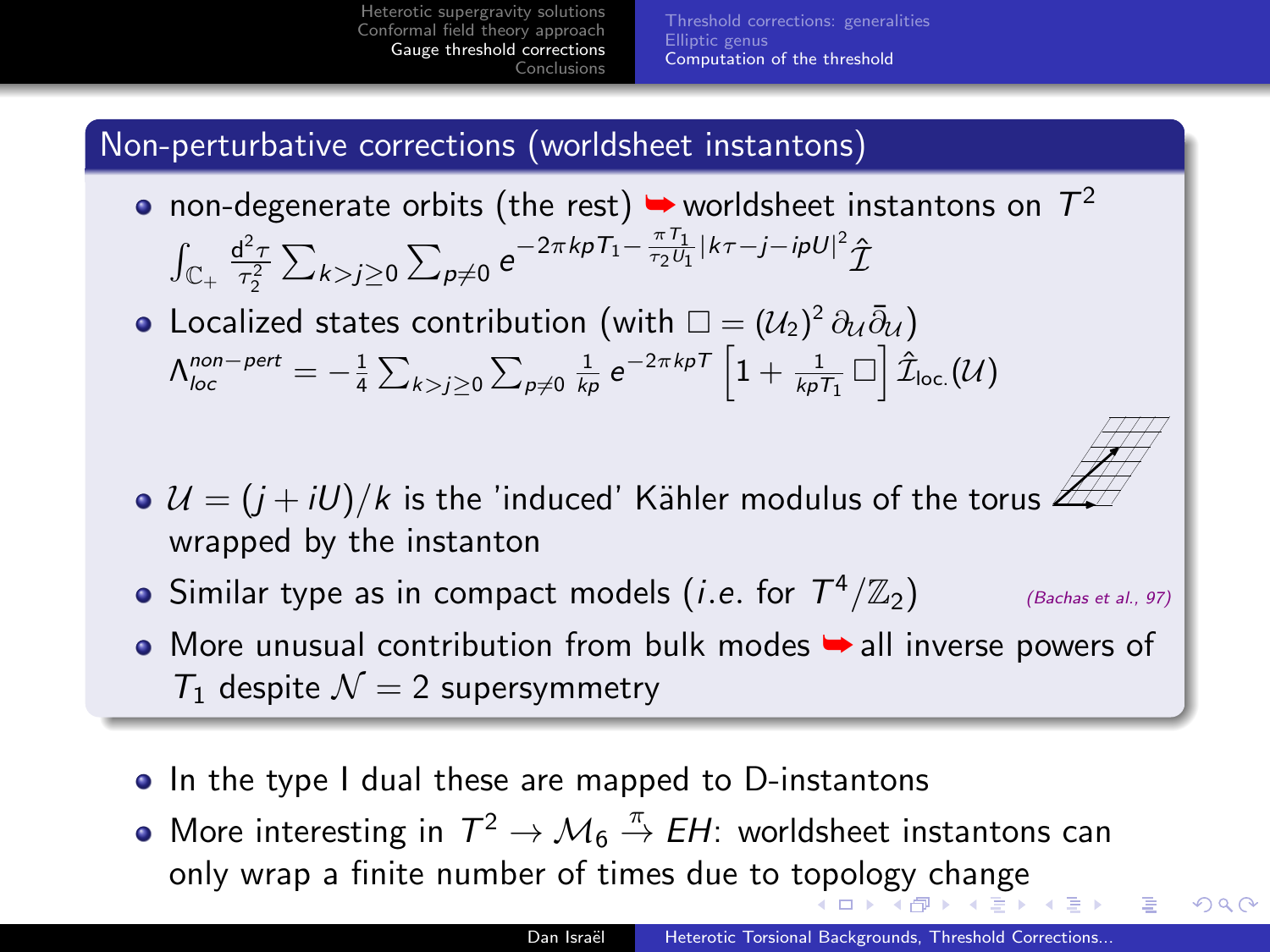# **Conclusions**

- We studied local models of flux heterotic compactifications to four dimensions, with line bundles
- Remarkably these throats admit weakly coupled solvable worldsheet  $CFT$  descriptions, valid even for large curvatures
- $\bullet$  Computation of threshold corrections  $\bullet$  uses the machinery of mock modular forms, also very usefull in supersymmetric black holes microstates counting

#### Future directions

- Description of non-Abelian bundles
- More about conifold solutions: new branches, one-loop corrections,..
- Rational points of compact models  $\rightarrow$  gauged linear sigma-model techniques (Adams, Lapan 2008)
- Holographic understanding  $\rightarrow \mathcal{N} = 2$  LSTs with compact Coulomb branches, confining  $\mathcal{N}=1$  theories, ...

4 何 ト

 $QQ$ 

<span id="page-28-0"></span>∍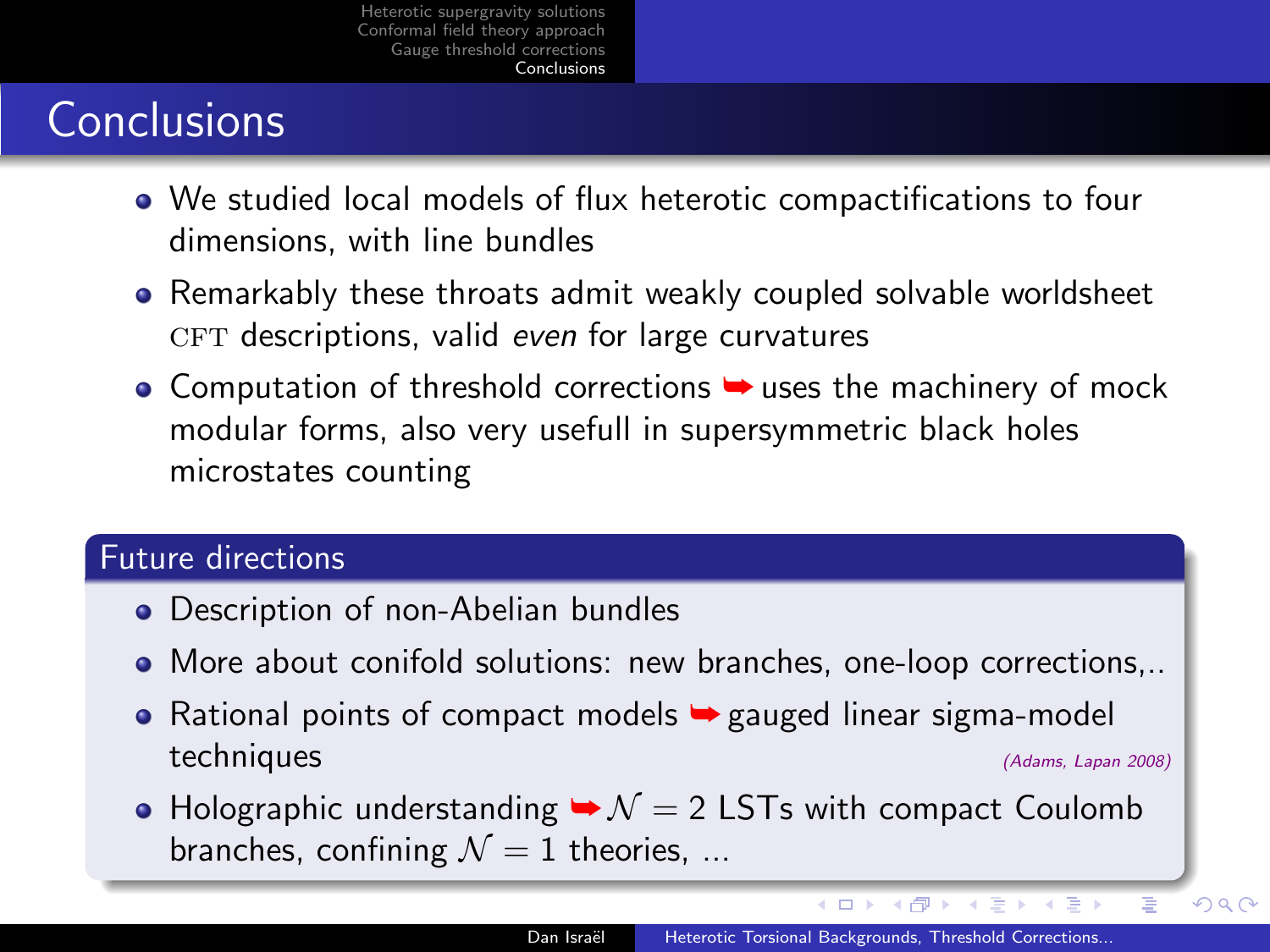# Warped Conifold I : supergravity ansatz

- Local model of heterotic  $\mathcal{N}=1$  compactification in 4d **►** conifold singularity hypersurface  $z_1^2 + z_2^2 + z_3^2 + z_4^2 = 0$  in  $\mathbb{C}^4$
- Singular cone over a a  $\mathcal{T}^{1,1}\sim \mathcal(SU(2)\times SU(2))/U(1)$  base :  $S^1$  fibration over  $S^2 \times S^2 \rightarrow S^3 \times S^2$  topology
- Singularity regularized with a finite  $S^2$  (blow-up) or a finite  $S^3$ (deformation)

➥ the latter case is used in type IIB (Klebanov-Strassler) as the compact 3-cycle can support RR 3-form flux corresponding to fractional D3-branes

- In heterotic needs instead a 2 or 4-cycle (by Hodge duality) to support magnetic flux.
- We will consider the latter, which is topologically possible for the orbifold conifold  $/\mathbb{Z}_2$

- イター・ステート イラー

 $QQ$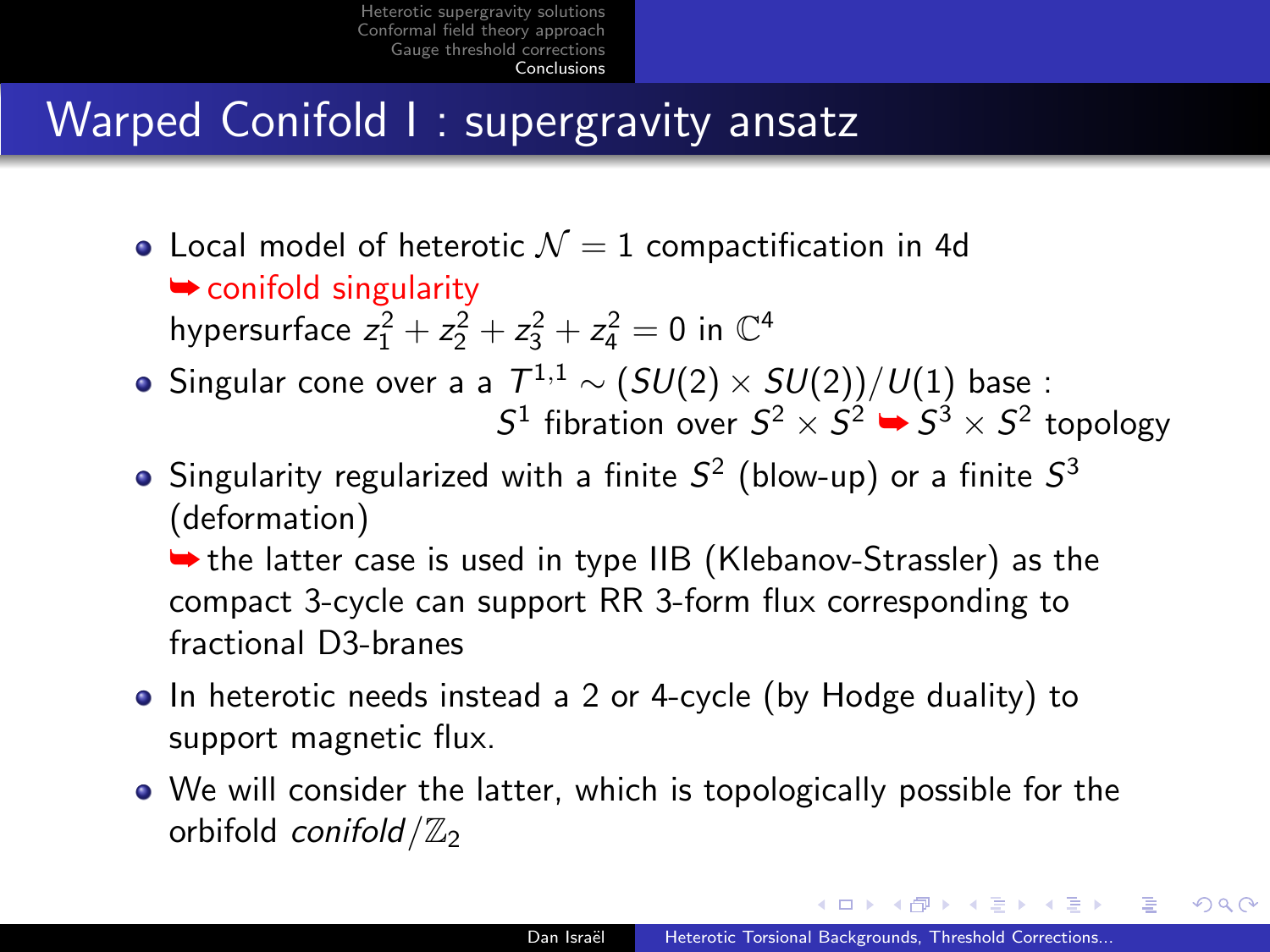#### Heterotic supergravity ansatz

$$
ds^{2} = dx^{\mu}dx_{\mu} + \frac{3}{2}H(r)\left[\frac{dr^{2}}{f^{2}(r)} + \frac{r^{2}}{6}(d\theta_{1}^{2} + \sin^{2}\theta_{1} d\phi_{1}^{2} + d\theta_{2}^{2} + \sin^{2}\theta_{2} d\phi_{2}^{2}) + \frac{r^{2}}{9}f(r)^{2}(d\psi + \cos\theta_{1} d\phi_{1} + \cos\theta_{2} d\phi_{2})^{2}\right]
$$

$$
\mathcal{H}_{[3]} = \tfrac{\alpha' k}{6} \, g_1(r)^2 \left( \Omega_1 + \Omega_2 \right) \wedge \left( \mathsf{d} \psi + \cos \theta_1 \, \mathsf{d} \phi_1 + \cos \theta_2 \, \mathsf{d} \phi_2 \right)
$$

- The  $S^1$  fiber is deformed by the squashing factor  $f(r) \leqslant 1$ **► non-Kähler warped conifold with torsion**
- Unlike in type II the  $\mathbb{R}^{3,1}$  space-time is unwarped (in string frame)
- We will find below a 'bolt' for some  $r = a$   $(f(a) = 0)$ , as in Eguchi-Hanson space

 $\rightarrow$  conical singularity removed by the orbifold  $\psi \sim \psi + 2\pi$ 

 $\mathcal{A}$   $\mathcal{A}$   $\mathcal{B}$   $\mathcal{A}$   $\mathcal{B}$   $\mathcal{B}$ 

重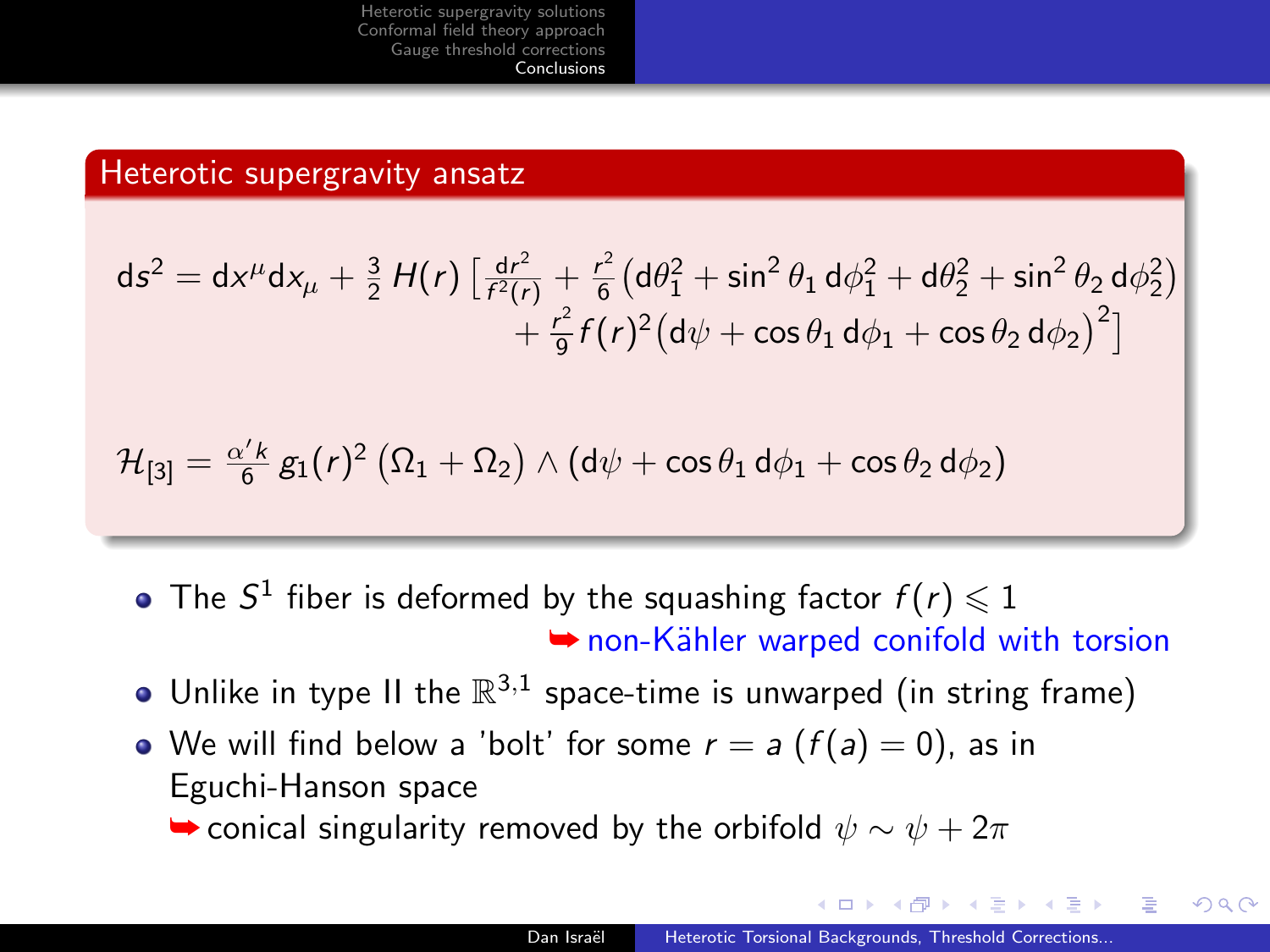# Susy, Bianchi and HYM

The SUSY calibration conditions give the system

$$
\begin{cases}\nf^2H' = -2\alpha' k g_1^2/r^3 \\
r^3Hf' + 3r^2H(f^2 - 1) + \alpha' k g_1^2 = 0\n\end{cases}
$$

• The HYM equations are satisfied with a line bundle  $(\vec{p}, \vec{q})$  gives embedding in the Cartan  $\vec{T}$ ):

### Gauge bundle

$$
\mathcal{A} = \tfrac{1}{2} \vec{p} \cdot \vec{T} (\cos \theta_1 \, \text{d} \phi_1 - \cos \theta_2 \, \text{d} \phi_2) + \vec{q} \cdot \vec{T} \left( \tfrac{a}{r} \right)^4 \left( \text{d} \psi + \cos \theta_1 \, \text{d} \phi_1 + \cos \theta_2 \, \text{d} \phi_2 \right)
$$

- Second magnetic field  $(\vec{q})$  responsible for the resolution of the conifold singularity  $\rightarrow$  free parameter a (blow-up parameter)
- In the large charges limit  $(\vec{p}^2, \vec{q}^2 >> 1)$  the  $\mathcal{R}^2$  term in Bianchi identity is negligible (checked 'on-shell')
- $d\mathcal{H} = \alpha'$ Tr $\mathcal{F}$ <sup>2</sup> ►  $g_1^2(r) = \frac{3}{4}(1 - (\frac{a}{r})^4)$  and  $k = \vec{p}^2 = 4\vec{q}^2$

イロト イ押ト イチト イチト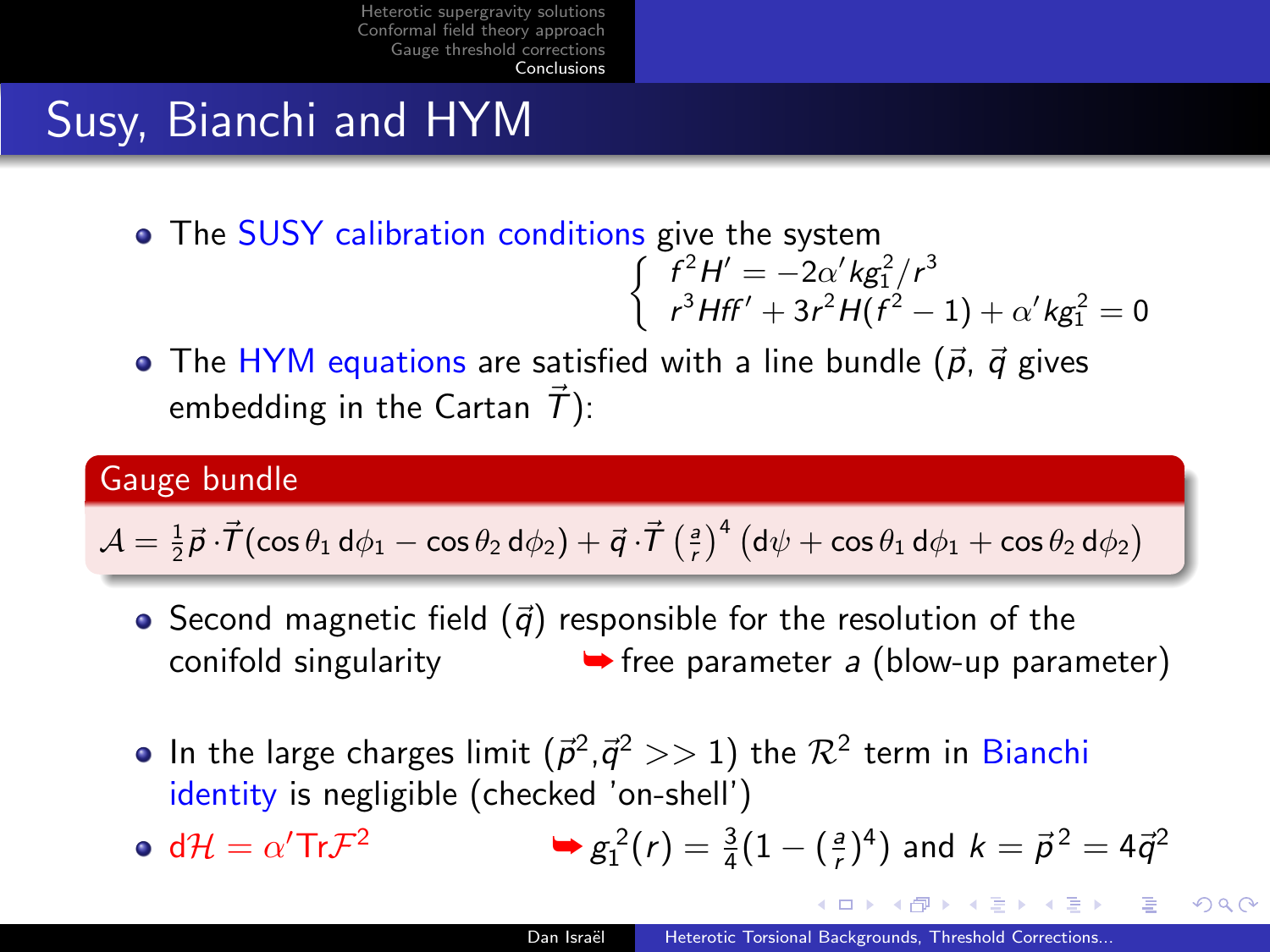# Numerical solution

- One can solve numerically the susy equations for  $f(r)$  and  $H(r)$
- **•** Smooth and weakly coupled everywhere
- For  $r \to \infty$  one finds the usual Ricci-flat conifold and constant dilaton, however with non-zero NSNS and magnetic charges
- For  $r \to a$ , the  $S^1$  fiber degenerates (bolt)  $\rightarrow$  one finds a non-Ricci flat conifold resolved by a 4-cycle

<span id="page-32-0"></span>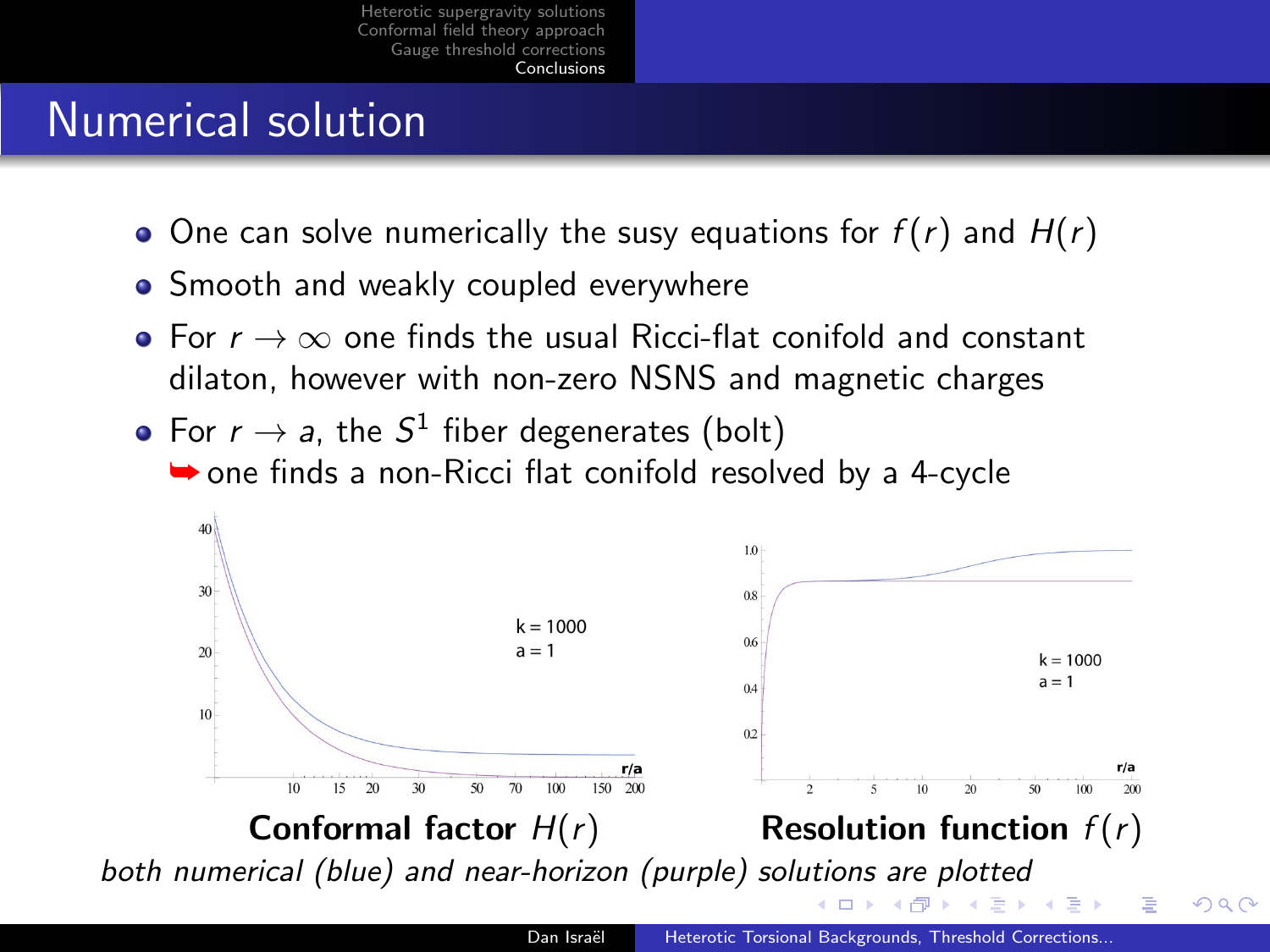### Analytical solution in the double-scaling limit

- String coupling diverges in the blow-down limit (point-like instanton)  $\blacktriangleright$  One can define a double-scaling limit  $g_s \to 0$  with  $g_s \alpha'/a^2$  fixed
- It isolates the near-bolt region  $a^2 \leqslant r^2 \ll \alpha' k$  from the asymptotically Ricci-flat region
- In this regime, one can solve analytically the susy equations

### Double-scaling limit of the warped orbifoldized deformed conifold

$$
ds^{2} = \frac{\alpha' k}{2r^{2}} \left[ \frac{dr^{2}}{1 - \frac{a^{8}}{r^{8}}} + \frac{r^{2}}{8} \left( d\theta_{2}^{2} + \sin^{2} \theta_{1} d\phi_{1}^{2} + d\theta_{2}^{2} + \sin^{2} \theta_{2} d\phi_{2}^{2} \right) \right.+ \frac{r^{2}}{16} (1 - \frac{a^{8}}{r^{8}}) (d\psi + \cos \theta_{1} d\phi_{1} + \cos \theta_{2} d\phi_{2})^{2} \right]e^{2\Phi} = e^{2\Phi_{0}} \frac{(\alpha' k)^{2}}{r^{4}}\mathcal{A} = \left[ \frac{1}{2} \left( \cos \theta_{1} d\phi_{1} - \cos \theta_{2} d\phi_{2} \right) \vec{p} + \left( \frac{a}{r} \right)^{4} \left( d\psi + \cos \theta_{1} d\phi_{1} + \cos \theta_{2} d\tilde{\phi}_{2} \right) \vec{q} \right] \cdot \vec{H}\mathcal{B}_{[2]} = \frac{\alpha' k}{8} \left( \cos \theta_{1} d\phi_{1} + \cos \theta_{2} d\phi_{2} \right) \wedge d\psi
$$

<span id="page-33-0"></span> $\blacktriangleright$  $\blacktriangleright$  $\blacktriangleright$  $\blacktriangleright$  $\blacktriangleright$ Smooth weakly c[ou](#page-32-0)pled background without sour[ce](#page-34-0)[s](#page-34-0) [\(a](#page-33-0)s  $r \geq a$ [\)](#page-27-0)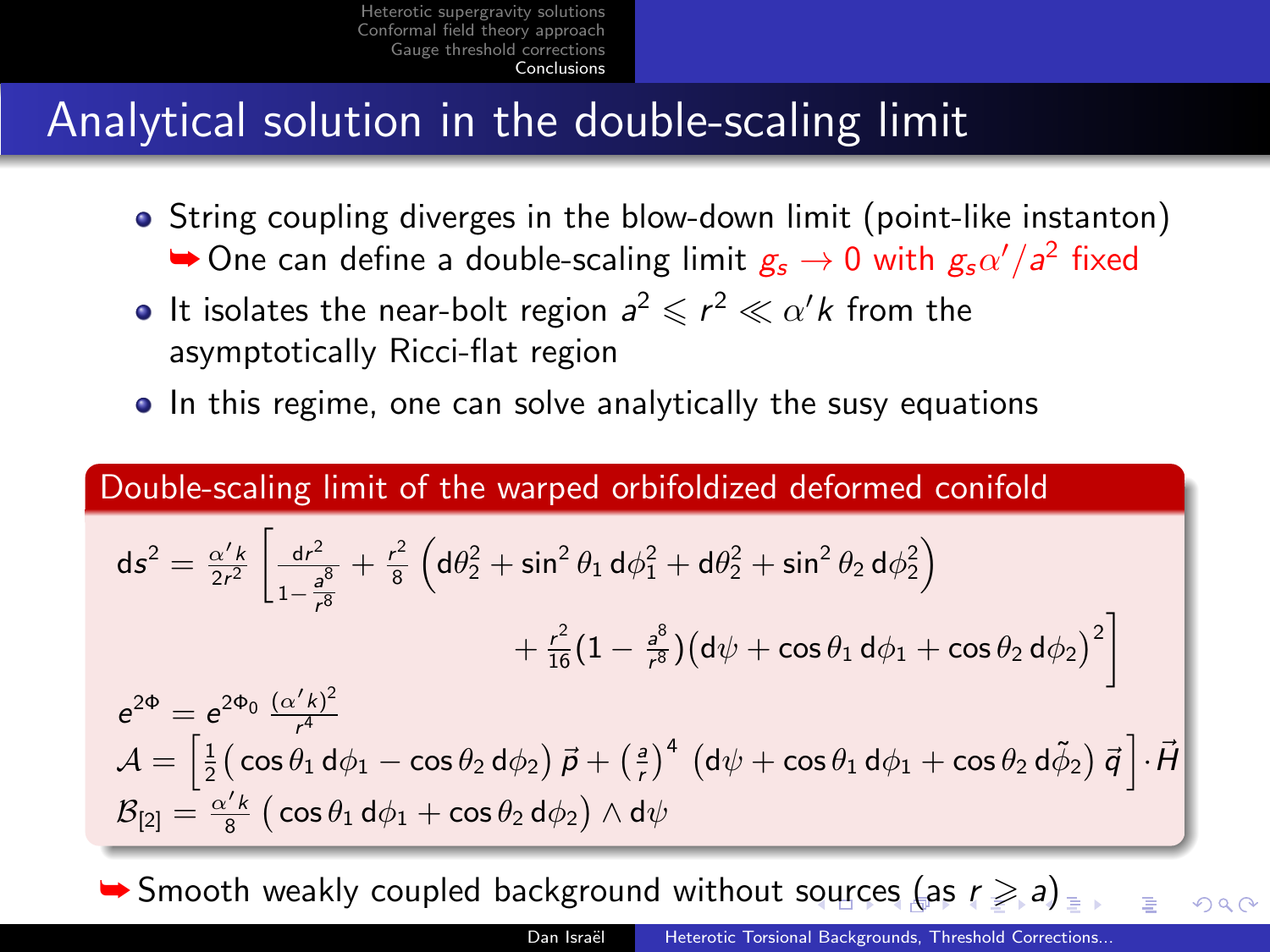# Worldsheet CFT in the blow-down limit

- In the blow-down limit one gets a linear dilaton  $\times$   $\mathcal{T}^{1,1}$ 
	- ▶ Non-Einstein  $[SU(2)^2]/U(1)$  coset w. torsion and & line bundle
- Obtained in the worldsheet CFT as a  $\big\vert \, \nu_{(1)_\mathbb{L}} \backslash^{SU(2)_k \times \, SU(2)_k}$ asymmetrically gauged  $\mathcal{N} = (1, 0)$  WZW model (left action)
- Classical 'anomaly' of the gauging cancelled by an action in the  $\widehat{SO(32)}_1$  or  $(\widehat{E_8} \times \widehat{E_8})_1$  anti-holomorphic CFT
- Specified by a 16-dim vector of charges  $\vec{p}$ , with  $k = \vec{p}^2$  $\rightarrow$  in space-time, Abelian magnetic field
- <span id="page-34-0"></span>• Possible to add an orbifold acting as  $(g_1(z, \overline{z}), g_2(z, \overline{z})) \rightarrow (-g_1(z, \overline{z}), -g_2(z, \overline{z}))$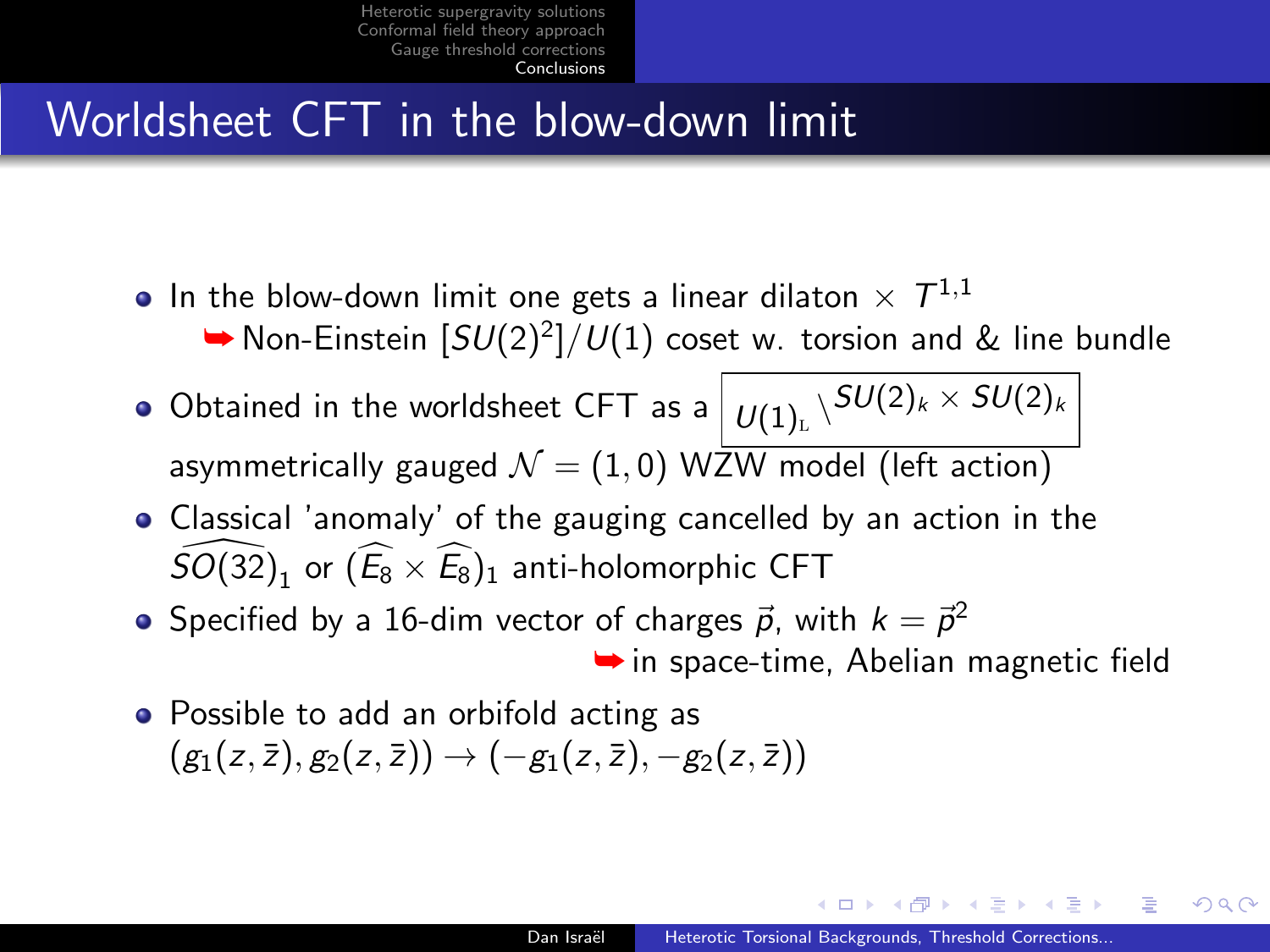# Worldsheet CFT in the double-scaling limit

- The heterotic orbifoldized warped conifold resolved by a 4-cycle has a worldsheet CFT also in the double scaling limit
- Complicated asymmetrically gauged WZW model  $\mathcal{SL}(2)_{k/2} \times \mathcal{U}(1) \, \backslash \, ^{\textstyle {\cal SU}(2)_k} \times \mathcal{SU}(2)_k$  $\overline{U(1)_{L}\times U(1)_{R}}$

➡ Needs gauging in  $\widehat{G}_1$  specified by  $\vec{q}$ , with  $k = \vec{p}^2 = 4\vec{q}^2 - \underbrace{4\vec{q}^2}$ 

 $\alpha'$  corr.

 $2990$ 

#### Lowest ordrer background fields

 $\bullet$  Asymmetric coset  $\bullet$  careful bosonization is needed (Johnson)

• Integrate out classically worldsheet gauge fields  $(A, A) \rightarrow \Sigma$ -model corresponding to SUGRA solution

4-fermion term  $\frac{2}{\cosh p}(\psi^1\psi^2+\psi^3\psi^{\rho})\ell_n\bar{\psi}^{2n-1}\bar{\psi}^{2n}$  → Abelian bundle

One can extract from the gauged wzw model the background fields to all orders in  $\alpha' \rightarrow$  exact solution to Bianchi !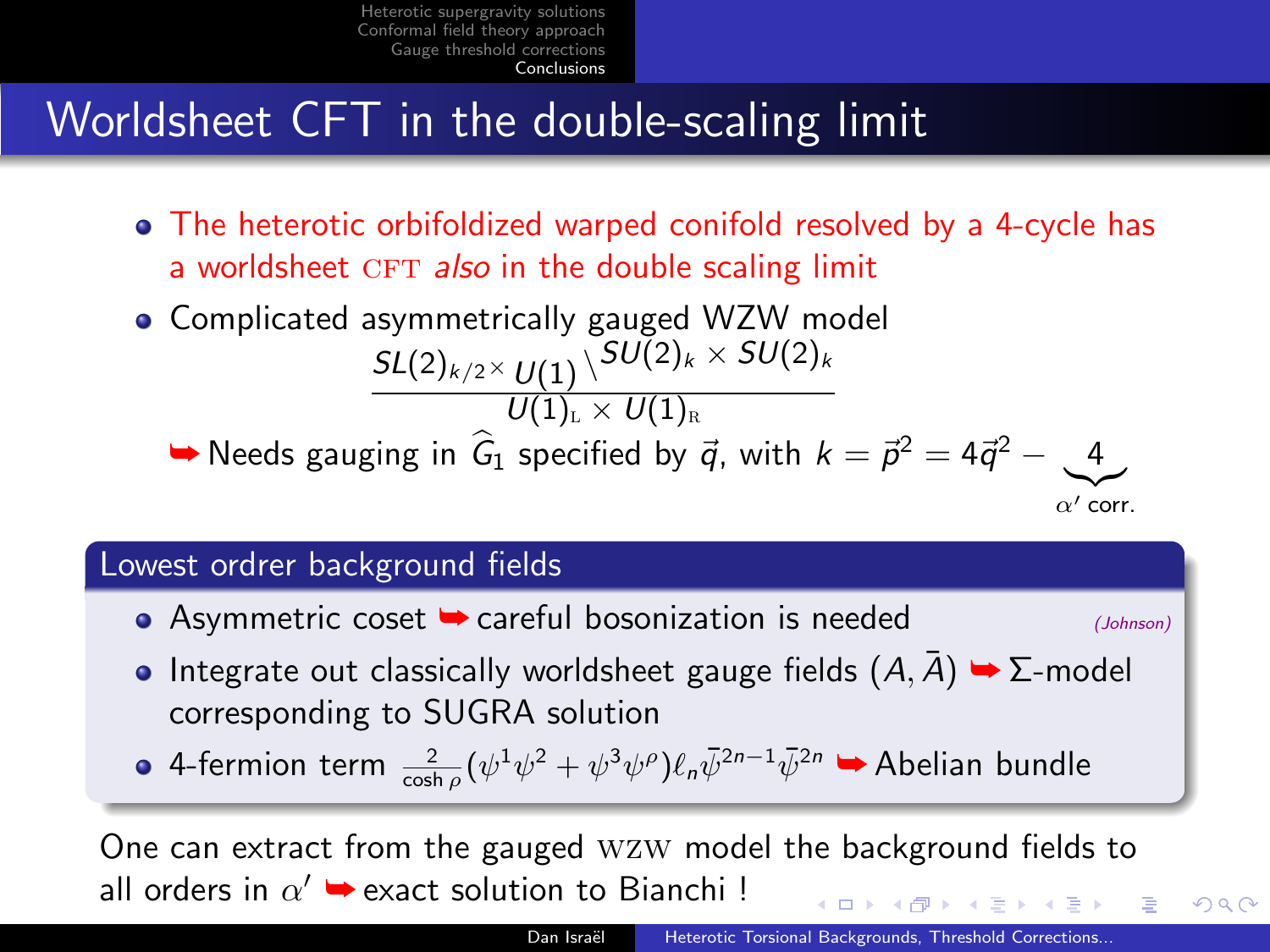## Algebraic solution of the CFT

- Worldsheet CFT solved by standard coset construction ➡ full one-loop partition function known
- Left  $\mathcal{N} = 2$  SCA  $\rightarrow \mathcal{N} = 1$  4d SUSY in spacetime as expected

#### Spectrum

• Discrete  $SL(2)$  representations (localized bound states)  $\rightarrow$  massive  $U(1)$  gauge field along  $\vec{q} \cdot \vec{T}$  and set of massless 4d chiral multiplets localized at the bolt

● Unbroken gauge bosons and graviton ▶ non-normalizable massless modes and continuum of massive modes

Localized states: interacting d.o.f. of the blow-down theory (kind of Little String Theory) ?